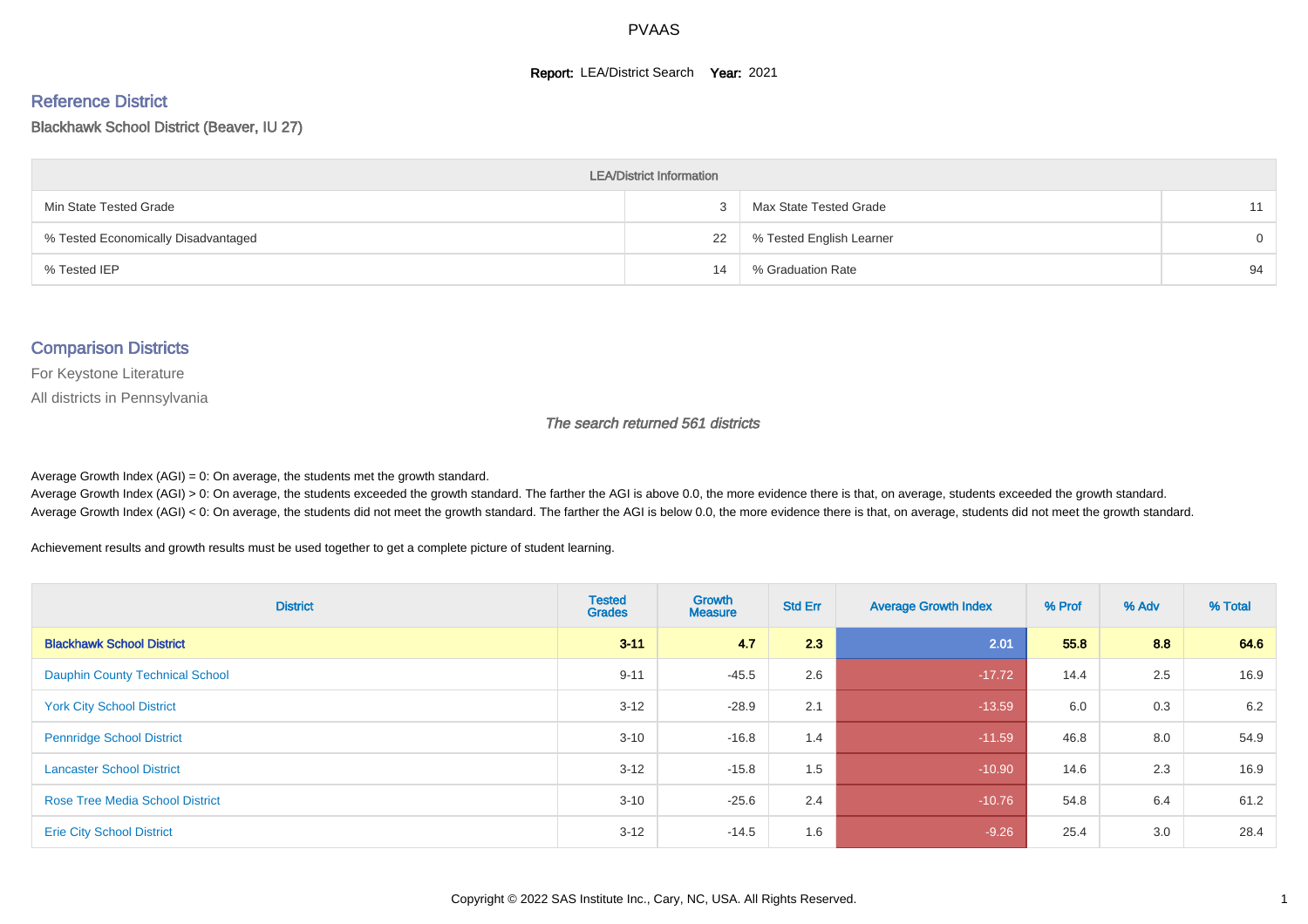| <b>District</b>                              | <b>Tested</b><br><b>Grades</b> | <b>Growth</b><br><b>Measure</b> | <b>Std Err</b> | <b>Average Growth Index</b> | % Prof | % Adv | % Total |
|----------------------------------------------|--------------------------------|---------------------------------|----------------|-----------------------------|--------|-------|---------|
| <b>Blackhawk School District</b>             | $3 - 11$                       | 4.7                             | 2.3            | 2.01                        | 55.8   | 8.8   | 64.6    |
| <b>Shikellamy School District</b>            | $3 - 10$                       | $-22.3$                         | 2.5            | $-8.92$                     | 33.3   | 6.1   | 39.5    |
| <b>West Side CTC</b>                         | $9 - 10$                       | $-37.4$                         | 4.3            | $-8.64$                     | 8.8    | 0.0   | 8.8     |
| <b>Norristown Area School District</b>       | $3 - 12$                       | $-12.8$                         | 1.6            | $-7.98$                     | 23.5   | 2.3   | 25.7    |
| Owen J Roberts School District               | $3 - 11$                       | $-12.3$                         | 1.6            | $-7.61$                     | 57.0   | 11.9  | 69.0    |
| <b>Hatboro-Horsham School District</b>       | $3 - 11$                       | $-12.8$                         | 1.7            | $-7.47$                     | 45.6   | 7.2   | 52.8    |
| Philipsburg-Osceola Area School District     | $3 - 11$                       | $-24.8$                         | 3.3            | $-7.43$                     | 19.7   | 2.6   | 22.4    |
| <b>Chambersburg Area School District</b>     | $3 - 11$                       | $-9.5$                          | 1.3            | $-7.20$                     | 42.7   | 8.6   | 51.4    |
| <b>Northwestern School District</b>          | $3 - 11$                       | $-24.9$                         | 3.5            | $-7.13$                     | 42.6   | 2.9   | 45.6    |
| <b>Bristol Township School District</b>      | $3 - 11$                       | $-13.9$                         | 2.0            | $-7.05$                     | 31.0   | 3.7   | 34.7    |
| <b>Curwensville Area School District</b>     | $3 - 11$                       | $-27.9$                         | 4.1            | $-6.72$                     | 42.5   | 4.1   | 46.6    |
| Mifflinburg Area School District             | $3 - 11$                       | $-15.8$                         | 2.5            | $-6.30$                     | 42.4   | 4.0   | 46.4    |
| Lackawanna Trail School District             | $3 - 10$                       | $-21.7$                         | 3.5            | $-6.20$                     | 38.5   | 1.5   | 40.0    |
| <b>Lawrence County CTC</b>                   | $10 - 11$                      | $-21.7$                         | 3.6            | $-6.05$                     | 19.8   | 0.0   | 19.8    |
| <b>Ringgold School District</b>              | $3 - 11$                       | $-14.7$                         | 2.4            | $-6.04$                     | 41.5   | 7.9   | 49.4    |
| <b>Abington School District</b>              | $3 - 10$                       | $-11.5$                         | 1.9            | $-6.00$                     | 56.2   | 11.6  | 67.8    |
| <b>Springfield Township School District</b>  | $3 - 11$                       | $-18.9$                         | 3.2            | $-5.88$                     | 62.6   | 3.6   | 66.3    |
| <b>Solanco School District</b>               | $3 - 11$                       | $-11.0$                         | 2.0            | $-5.55$                     | 41.6   | 4.5   | 46.1    |
| <b>Exeter Township School District</b>       | $3 - 11$                       | $-10.4$                         | 1.9            | $-5.44$                     | 50.6   | 2.7   | 53.3    |
| <b>Southern Fulton School District</b>       | $3 - 11$                       | $-23.7$                         | 4.4            | $-5.37$                     | 34.2   | 10.5  | 44.7    |
| <b>Mastery Charter School - Gratz Campus</b> | $7 - 10$                       | $-23.9$                         | 4.5            | $-5.29$                     | 2.9    | 0.0   | 2.9     |
| <b>Plum Borough School District</b>          | $3 - 11$                       | $-11.3$                         | 2.2            | $-5.19$                     | 51.1   | 9.0   | 60.1    |
| <b>Titusville Area School District</b>       | $3 - 11$                       | $-13.2$                         | 2.6            | $-4.99$                     | 43.2   | 4.8   | 48.0    |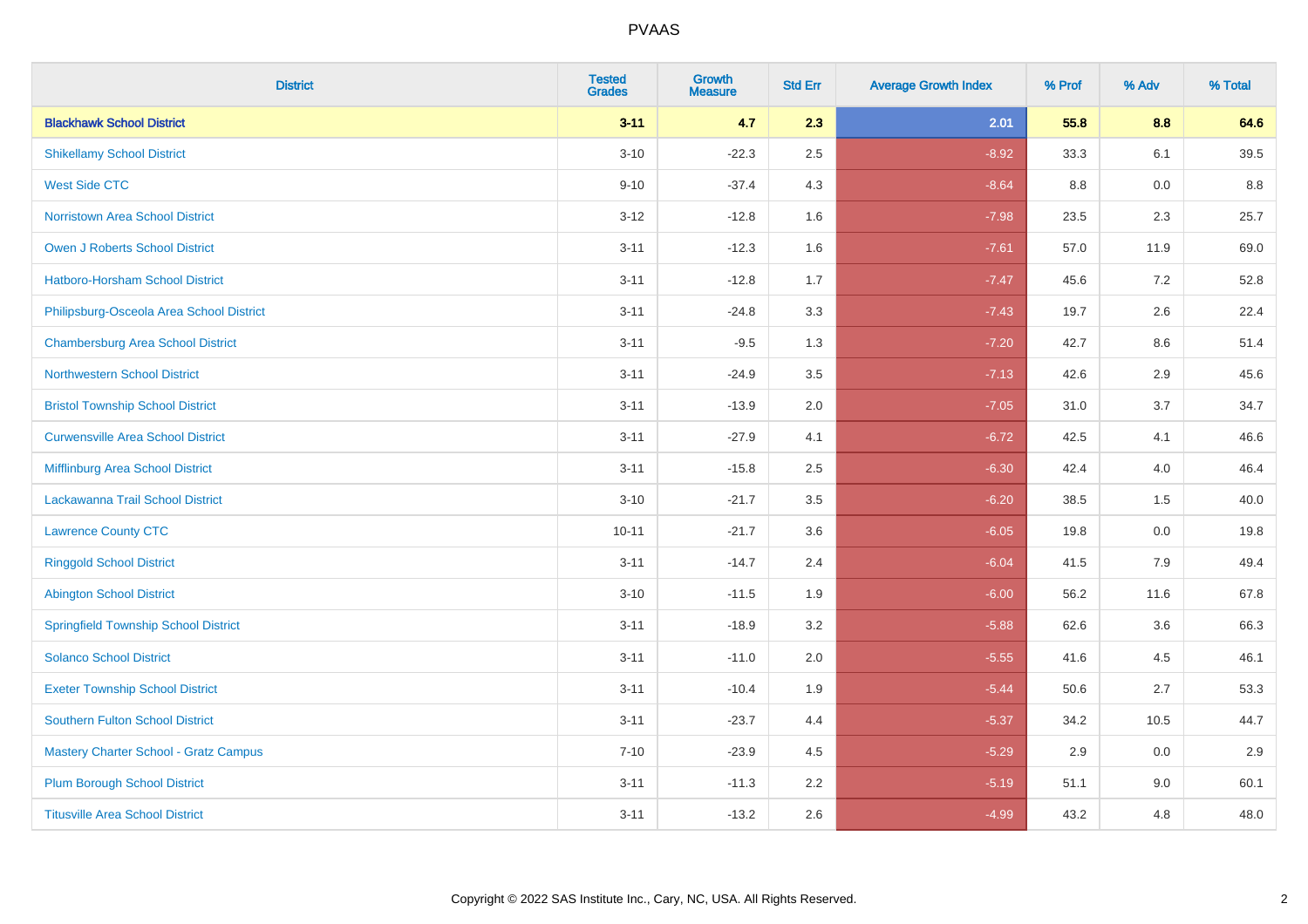| <b>District</b>                                | <b>Tested</b><br><b>Grades</b> | <b>Growth</b><br><b>Measure</b> | <b>Std Err</b> | <b>Average Growth Index</b> | % Prof | % Adv | % Total |
|------------------------------------------------|--------------------------------|---------------------------------|----------------|-----------------------------|--------|-------|---------|
| <b>Blackhawk School District</b>               | $3 - 11$                       | 4.7                             | 2.3            | 2.01                        | 55.8   | 8.8   | 64.6    |
| Southern Columbia Area School District         | $3 - 11$                       | $-14.6$                         | 3.0            | $-4.92$                     | 55.0   | 4.0   | 59.0    |
| Schuylkill Haven Area School District          | $3 - 11$                       | $-15.3$                         | 3.1            | $-4.87$                     | 49.7   | 2.4   | 52.1    |
| <b>Bucks County Technical High School</b>      | $9 - 10$                       | $-12.0$                         | 2.5            | $-4.84$                     | 35.9   | 3.2   | 39.2    |
| <b>Tacony Academy Charter School</b>           | $3 - 11$                       | $-14.7$                         | 3.0            | $-4.82$                     | 22.4   | 1.8   | 24.1    |
| <b>Tulpehocken Area School District</b>        | $3 - 12$                       | $-13.7$                         | 2.8            | $-4.81$                     | 36.7   | 2.8   | 39.4    |
| <b>Frazier School District</b>                 | $3 - 11$                       | $-17.2$                         | 3.7            | $-4.70$                     | 37.1   | 1.6   | 38.7    |
| <b>Riverside Beaver County School District</b> | $3 - 11$                       | $-14.0$                         | 3.0            | $-4.64$                     | 49.4   | 8.8   | 58.2    |
| <b>Penns Manor Area School District</b>        | $3 - 12$                       | $-17.0$                         | 3.7            | $-4.52$                     | 29.7   | 3.1   | 32.8    |
| <b>Annville-Cleona School District</b>         | $3 - 12$                       | $-12.1$                         | 2.7            | $-4.46$                     | 34.9   | 7.8   | 42.6    |
| Lampeter-Strasburg School District             | $3 - 12$                       | $-8.6$                          | 2.0            | $-4.33$                     | 55.1   | 9.8   | 64.8    |
| <b>Butler Area School District</b>             | $3 - 11$                       | $-6.5$                          | 1.5            | $-4.26$                     | 42.5   | 9.4   | 51.9    |
| Southern Tioga School District                 | $3 - 11$                       | $-11.5$                         | 2.7            | $-4.25$                     | 47.8   | 6.4   | 54.3    |
| <b>South Park School District</b>              | $3 - 11$                       | $-11.3$                         | 2.7            | $-4.23$                     | 53.5   | 13.7  | 67.3    |
| <b>West Mifflin Area School District</b>       | $3 - 12$                       | $-12.3$                         | 2.9            | $-4.22$                     | 39.7   | 10.3  | 50.0    |
| <b>Columbia-Montour AVTS</b>                   | $9 - 10$                       | $-12.5$                         | 3.0            | $-4.16$                     | 22.3   | 0.6   | 22.9    |
| Jefferson County-Dubois AVTS                   | $9 - 11$                       | $-16.2$                         | 3.9            | $-4.16$                     | 23.0   | 0.0   | 23.0    |
| <b>Wellsboro Area School District</b>          | $3 - 11$                       | $-12.4$                         | 3.0            | $-4.11$                     | 49.2   | 11.9  | 61.1    |
| <b>Avonworth School District</b>               | $3 - 10$                       | $-12.6$                         | 3.1            | $-4.01$                     | 59.8   | 4.6   | 64.4    |
| <b>Big Spring School District</b>              | $3 - 11$                       | $-9.8$                          | 2.4            | $-4.00$                     | 38.6   | 8.9   | 47.5    |
| Catasauqua Area School District                | $3 - 12$                       | $-12.1$                         | 3.0            | $-4.00$                     | 36.8   | 7.6   | 44.3    |
| Southern Huntingdon County School District     | $3 - 11$                       | $-12.9$                         | 3.2            | $-3.98$                     | 32.5   | 2.5   | 35.0    |
| <b>Minersville Area School District</b>        | $3 - 11$                       | $-14.4$                         | 3.7            | $-3.90$                     | 39.3   | 3.3   | 42.6    |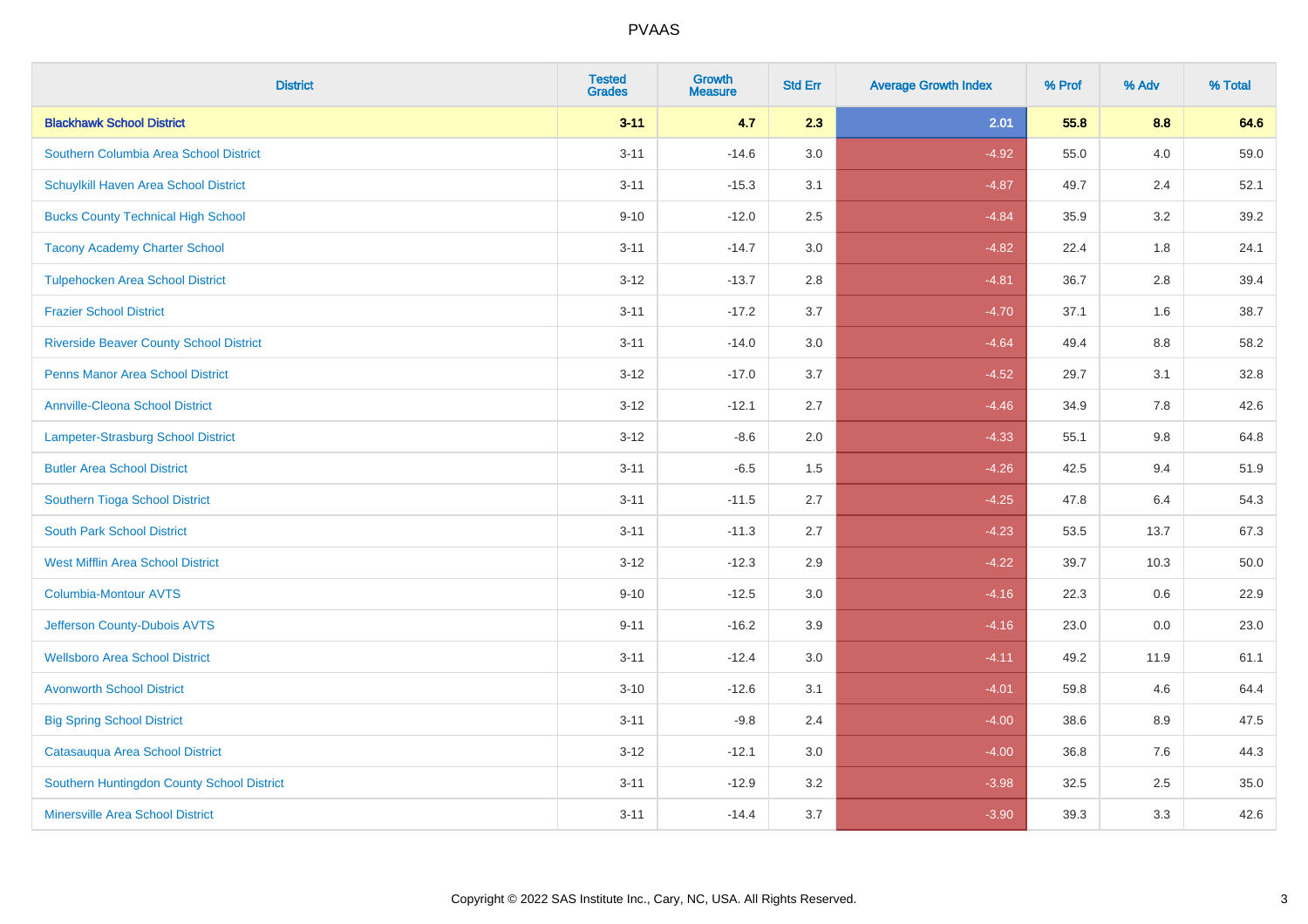| <b>District</b>                               | <b>Tested</b><br><b>Grades</b> | <b>Growth</b><br><b>Measure</b> | <b>Std Err</b> | <b>Average Growth Index</b> | % Prof | % Adv   | % Total |
|-----------------------------------------------|--------------------------------|---------------------------------|----------------|-----------------------------|--------|---------|---------|
| <b>Blackhawk School District</b>              | $3 - 11$                       | 4.7                             | 2.3            | 2.01                        | 55.8   | 8.8     | 64.6    |
| <b>Bradford Area School District</b>          | $3 - 12$                       | $-9.3$                          | 2.4            | $-3.87$                     | 45.8   | $8.3\,$ | 54.2    |
| <b>Marion Center Area School District</b>     | $3 - 10$                       | $-12.0$                         | 3.1            | $-3.87$                     | 33.7   | 1.1     | 34.8    |
| Northern Lehigh School District               | $3 - 12$                       | $-10.4$                         | 2.7            | $-3.82$                     | 28.0   | 9.3     | 37.3    |
| Propel Charter School - Braddock Hills        | $3 - 11$                       | $-13.6$                         | 3.6            | $-3.81$                     | 9.7    | 1.6     | 11.3    |
| Johnsonburg Area School District              | $3 - 11$                       | $-14.1$                         | 3.9            | $-3.62$                     | 54.0   | 4.6     | 58.6    |
| <b>Berwick Area School District</b>           | $3 - 11$                       | $-9.3$                          | 2.6            | $-3.59$                     | 42.1   | 5.5     | 47.6    |
| <b>Ridgway Area School District</b>           | $3 - 11$                       | $-14.5$                         | 4.1            | $-3.56$                     | 49.0   | 9.8     | 58.8    |
| <b>Clearfield Area School District</b>        | $3 - 10$                       | $-9.4$                          | 2.6            | $-3.56$                     | 43.0   | 3.1     | 46.1    |
| <b>Moniteau School District</b>               | $3 - 11$                       | $-11.8$                         | 3.3            | $-3.56$                     | 50.0   | 6.3     | 56.3    |
| <b>Milton Area School District</b>            | $3 - 11$                       | $-8.7$                          | 2.5            | $-3.52$                     | 45.4   | 6.9     | 52.3    |
| <b>Penn-Delco School District</b>             | $3 - 11$                       | $-6.8$                          | 1.9            | $-3.51$                     | 46.6   | 3.2     | 49.8    |
| <b>Williamsburg Community School District</b> | $3 - 11$                       | $-14.3$                         | 4.1            | $-3.48$                     | 28.3   | $0.0\,$ | 28.3    |
| <b>Interboro School District</b>              | $3 - 12$                       | $-7.3$                          | 2.1            | $-3.43$                     | 46.6   | 4.8     | 51.4    |
| <b>Elizabeth Forward School District</b>      | $3 - 11$                       | $-8.4$                          | 2.4            | $-3.41$                     | 51.7   | 4.0     | 55.7    |
| <b>Steelton-Highspire School District</b>     | $3 - 11$                       | $-11.8$                         | 3.5            | $-3.40$                     | 14.5   | $0.0\,$ | 14.5    |
| <b>Neshannock Township School District</b>    | $3 - 10$                       | $-9.7$                          | 2.9            | $-3.34$                     | 62.4   | 5.6     | 67.9    |
| Maritime Academy Charter School               | $3 - 10$                       | $-11.4$                         | 3.5            | $-3.29$                     | 15.2   | 0.0     | 15.2    |
| <b>Tamaqua Area School District</b>           | $3 - 12$                       | $-8.2$                          | 2.5            | $-3.24$                     | 44.5   | 1.9     | 46.4    |
| <b>Waynesboro Area School District</b>        | $3 - 12$                       | $-6.1$                          | 1.9            | $-3.20$                     | 50.0   | 6.8     | 56.8    |
| <b>Boyertown Area School District</b>         | $3 - 11$                       | $-4.7$                          | 1.5            | $-3.17$                     | 55.2   | 11.3    | 66.5    |
| <b>Wallenpaupack Area School District</b>     | $3 - 11$                       | $-7.1$                          | 2.3            | $-3.09$                     | 40.8   | 2.4     | 43.1    |
| <b>Dubois Area School District</b>            | $3 - 11$                       | $-6.2$                          | 2.0            | $-3.07$                     | 50.9   | 13.4    | 64.3    |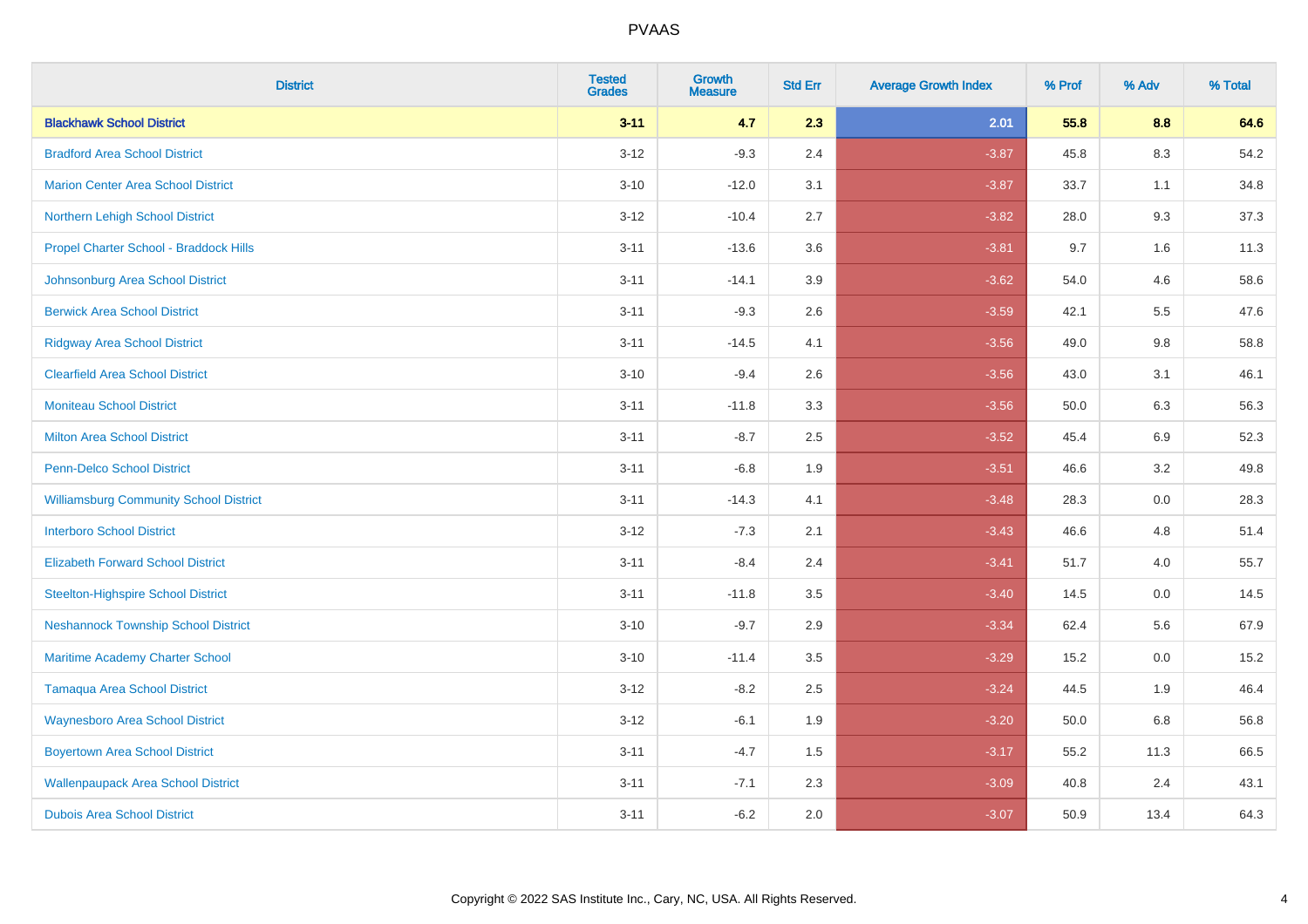| <b>District</b>                              | <b>Tested</b><br><b>Grades</b> | <b>Growth</b><br><b>Measure</b> | <b>Std Err</b> | <b>Average Growth Index</b> | % Prof | % Adv   | % Total |
|----------------------------------------------|--------------------------------|---------------------------------|----------------|-----------------------------|--------|---------|---------|
| <b>Blackhawk School District</b>             | $3 - 11$                       | 4.7                             | 2.3            | 2.01                        | 55.8   | 8.8     | 64.6    |
| <b>Palisades School District</b>             | $3 - 11$                       | $-8.7$                          | 2.8            | $-3.06$                     | 53.8   | $6.7\,$ | 60.5    |
| <b>Pittsburgh School District</b>            | $3 - 11$                       | $-3.3$                          | 1.1            | $-3.04$                     | 33.9   | 8.2     | 42.1    |
| Philadelphia Academy Charter School          | $3 - 11$                       | $-8.9$                          | 2.9            | $-3.04$                     | 50.5   | 2.9     | 53.4    |
| <b>North East School District</b>            | $3 - 11$                       | $-9.3$                          | 3.1            | $-3.02$                     | 62.6   | 14.4    | 77.0    |
| <b>Penn Hills School District</b>            | $3 - 11$                       | $-7.6$                          | 2.6            | $-2.94$                     | 33.1   | 0.7     | 33.8    |
| <b>Conneaut School District</b>              | $3 - 12$                       | $-7.5$                          | 2.6            | $-2.91$                     | 38.4   | 7.4     | 45.8    |
| <b>Easton Area School District</b>           | $3 - 12$                       | $-4.1$                          | 1.4            | $-2.91$                     | 39.9   | 4.0     | 43.9    |
| <b>Rochester Area School District</b>        | $3 - 11$                       | $-13.2$                         | 4.6            | $-2.89$                     | 19.5   | 1.3     | 20.8    |
| <b>Union City Area School District</b>       | $3 - 12$                       | $-10.2$                         | 3.6            | $-2.87$                     | 42.9   | 3.2     | 46.0    |
| <b>Northern Potter School District</b>       | $3 - 12$                       | $-13.1$                         | 4.6            | $-2.84$                     | 37.5   | 0.0     | 37.5    |
| <b>Propel Charter School-Homestead</b>       | $3 - 11$                       | $-11.7$                         | 4.1            | $-2.84$                     | 15.9   | 0.0     | 15.9    |
| Nazareth Area School District                | $3 - 11$                       | $-4.7$                          | 1.7            | $-2.82$                     | 59.2   | $9.9\,$ | 69.0    |
| <b>Carlisle Area School District</b>         | $3 - 11$                       | $-5.3$                          | 1.9            | $-2.81$                     | 54.0   | 6.3     | 60.3    |
| <b>Carmichaels Area School District</b>      | $3 - 10$                       | $-9.3$                          | 3.3            | $-2.81$                     | 35.1   | 1.4     | 36.5    |
| <b>Redbank Valley School District</b>        | $3 - 11$                       | $-9.5$                          | 3.4            | $-2.77$                     | 31.5   | 4.9     | 36.4    |
| <b>Highlands School District</b>             | $3 - 11$                       | $-7.4$                          | 2.7            | $-2.76$                     | 44.4   | 3.7     | 48.2    |
| <b>Forest Hills School District</b>          | $3 - 11$                       | $-7.3$                          | 2.7            | $-2.74$                     | 41.1   | 13.7    | 54.8    |
| <b>Trinity Area School District</b>          | $3 - 11$                       | $-5.4$                          | 2.0            | $-2.71$                     | 48.3   | 11.8    | 60.1    |
| <b>Propel Charter School-Montour</b>         | $3 - 10$                       | $-10.7$                         | 3.9            | $-2.71$                     | 13.7   | 0.0     | 13.7    |
| South Allegheny School District              | $3 - 11$                       | $-8.8$                          | 3.2            | $-2.70$                     | 40.5   | 0.0     | 40.5    |
| <b>Quakertown Community School District</b>  | $3 - 12$                       | $-4.4$                          | 1.6            | $-2.70$                     | 56.5   | 10.0    | 66.6    |
| <b>Blairsville-Saltsburg School District</b> | $3 - 11$                       | $-8.0$                          | 3.0            | $-2.68$                     | 37.3   | 7.0     | 44.3    |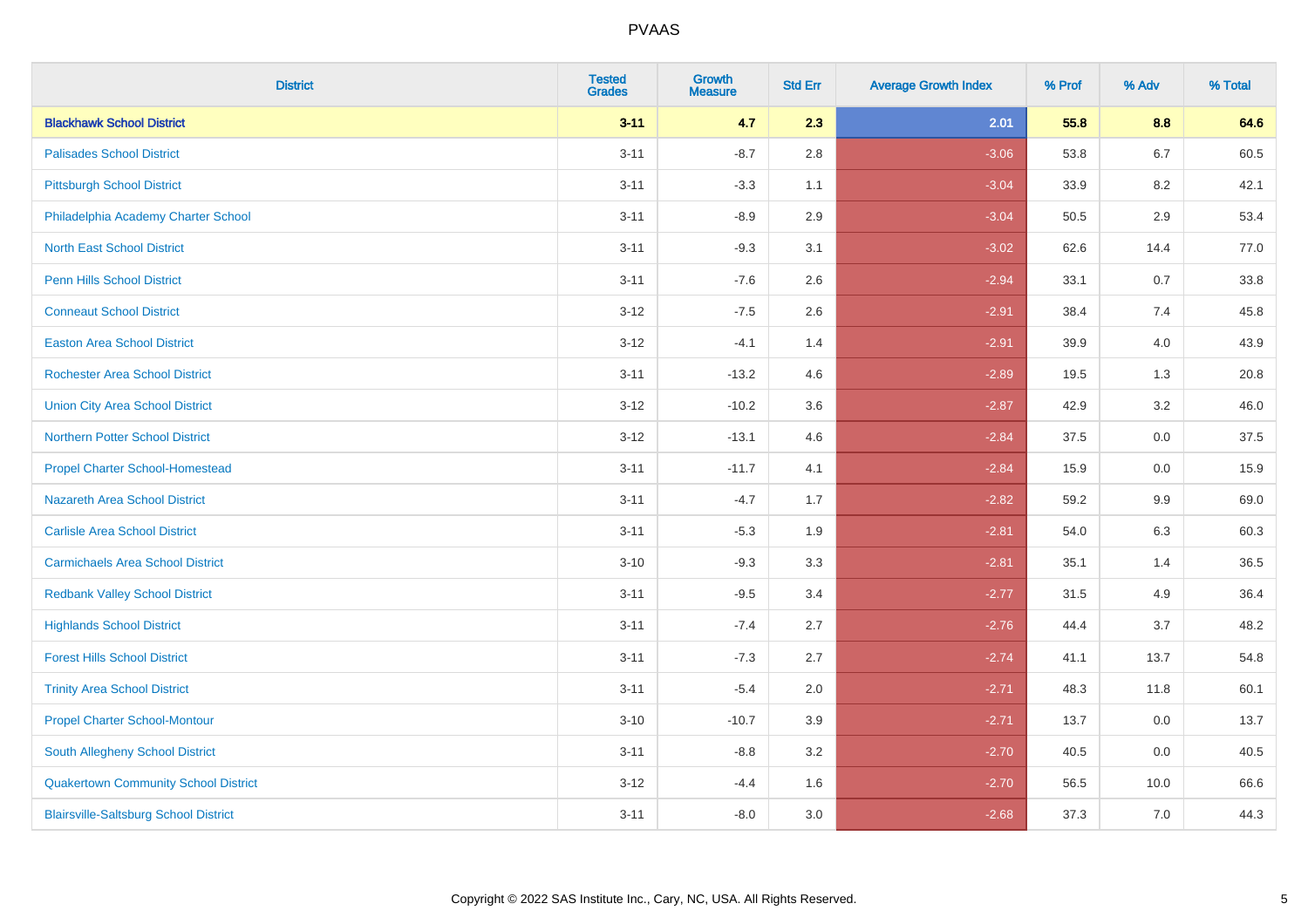| <b>District</b>                               | <b>Tested</b><br><b>Grades</b> | <b>Growth</b><br><b>Measure</b> | <b>Std Err</b> | <b>Average Growth Index</b> | % Prof | % Adv   | % Total |
|-----------------------------------------------|--------------------------------|---------------------------------|----------------|-----------------------------|--------|---------|---------|
| <b>Blackhawk School District</b>              | $3 - 11$                       | 4.7                             | 2.3            | 2.01                        | 55.8   | 8.8     | 64.6    |
| <b>Harbor Creek School District</b>           | $3 - 11$                       | $-7.1$                          | 2.7            | $-2.67$                     | 48.8   | 15.2    | 64.0    |
| <b>Pine Grove Area School District</b>        | $3 - 11$                       | $-7.7$                          | 2.9            | $-2.66$                     | 42.3   | 7.7     | 50.0    |
| <b>New Castle Area School District</b>        | $3-12$                         | $-6.4$                          | 2.4            | $-2.66$                     | 32.5   | $4.3$   | 36.8    |
| Northern Tioga School District                | $3 - 12$                       | $-7.5$                          | 2.8            | $-2.64$                     | 54.0   | 1.2     | 55.2    |
| <b>Dunmore School District</b>                | $3 - 11$                       | $-7.7$                          | 2.9            | $-2.62$                     | 34.0   | 7.2     | 41.2    |
| <b>Coatesville Area School District</b>       | $3 - 11$                       | $-4.4$                          | 1.7            | $-2.62$                     | 36.3   | $4.2\,$ | 40.5    |
| <b>Northwest Area School District</b>         | $3 - 10$                       | $-10.0$                         | 3.8            | $-2.59$                     | 34.6   | 7.3     | 41.8    |
| <b>Blue Mountain School District</b>          | $3 - 10$                       | $-5.8$                          | 2.3            | $-2.56$                     | 46.6   | 8.5     | 55.1    |
| <b>Slippery Rock Area School District</b>     | $3 - 11$                       | $-6.3$                          | 2.5            | $-2.51$                     | 56.2   | $9.5\,$ | 65.7    |
| <b>North Star School District</b>             | $3 - 11$                       | $-8.7$                          | 3.5            | $-2.51$                     | 47.8   | 6.0     | 53.7    |
| Mahanoy Area School District                  | $3 - 10$                       | $-9.0$                          | 3.6            | $-2.49$                     | 26.2   | 1.6     | 27.9    |
| <b>Keystone Central School District</b>       | $3 - 11$                       | $-5.1$                          | 2.0            | $-2.46$                     | 44.7   | 4.6     | 49.4    |
| <b>Sugar Valley Rural Charter School</b>      | $3 - 11$                       | $-11.0$                         | 4.5            | $-2.46$                     | 14.9   | $0.0\,$ | 14.9    |
| <b>Mohawk Area School District</b>            | $3 - 11$                       | $-7.5$                          | 3.1            | $-2.45$                     | 49.4   | 11.0    | 60.4    |
| <b>Innovative Arts Academy Charter School</b> | $6 - 11$                       | $-9.1$                          | 3.7            | $-2.44$                     | 9.5    | 0.0     | 9.5     |
| <b>Yough School District</b>                  | $3 - 10$                       | $-6.6$                          | 2.7            | $-2.43$                     | 50.8   | 4.0     | 54.8    |
| <b>Chartiers-Houston School District</b>      | $3 - 10$                       | $-8.6$                          | 3.5            | $-2.41$                     | 59.7   | 4.5     | 64.2    |
| <b>Farrell Area School District</b>           | $3 - 11$                       | $-10.4$                         | 4.3            | $-2.41$                     | 19.0   | 0.0     | 19.0    |
| <b>Universal Audenried Charter School</b>     | $9 - 11$                       | $-5.8$                          | 2.4            | $-2.40$                     | 14.6   | 0.0     | 14.6    |
| <b>Freedom Area School District</b>           | $3 - 11$                       | $-7.1$                          | 3.0            | $-2.37$                     | 43.8   | 4.2     | 47.9    |
| Jefferson-Morgan School District              | $3 - 10$                       | $-9.9$                          | 4.2            | $-2.35$                     | 43.8   | 4.2     | 47.9    |
| La Academia Partnership Charter School        | $6 - 11$                       | $-11.0$                         | 4.7            | $-2.34$                     | 6.8    | 0.0     | 6.8     |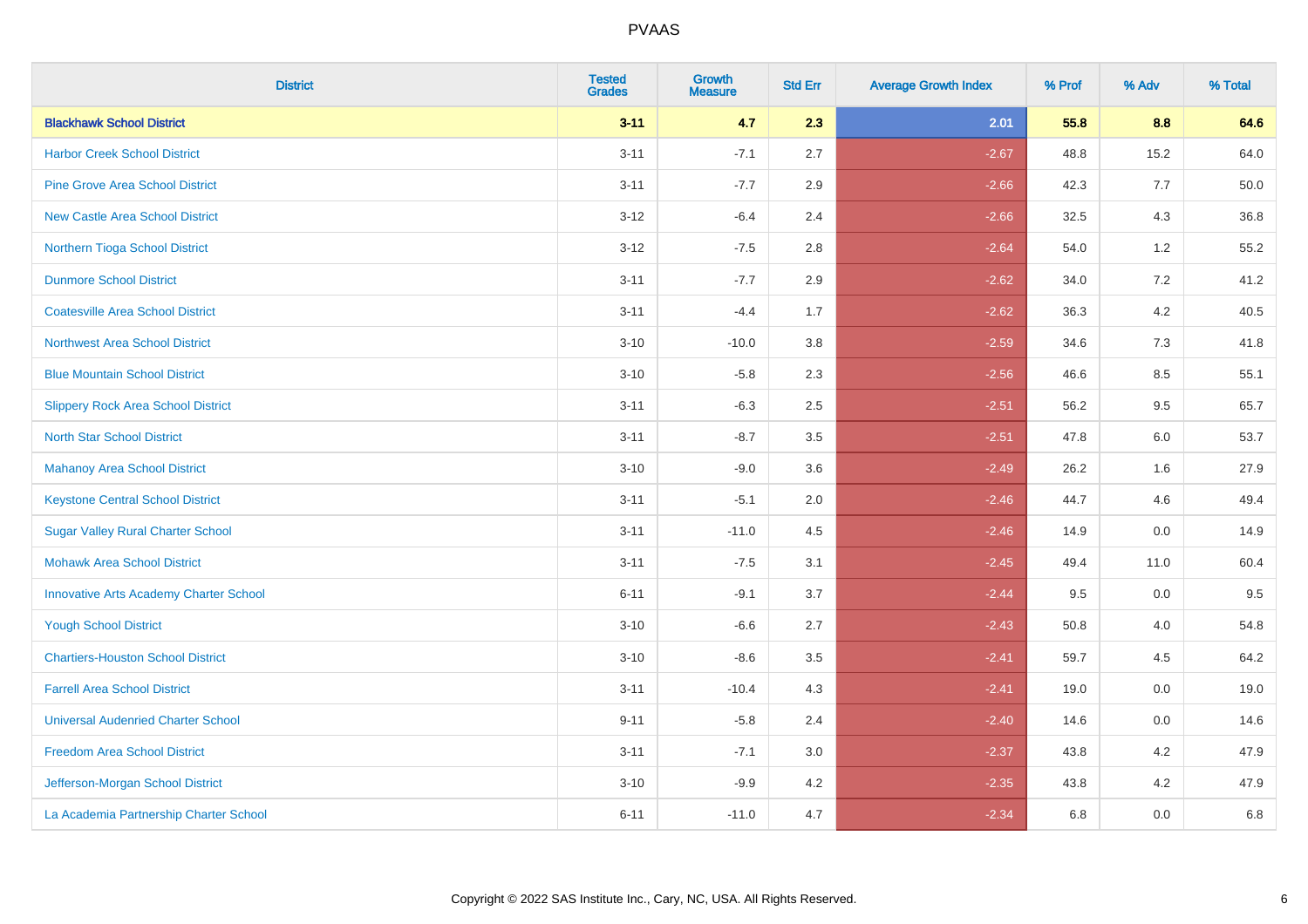| <b>District</b>                                   | <b>Tested</b><br><b>Grades</b> | <b>Growth</b><br><b>Measure</b> | <b>Std Err</b> | <b>Average Growth Index</b> | % Prof | % Adv   | % Total |
|---------------------------------------------------|--------------------------------|---------------------------------|----------------|-----------------------------|--------|---------|---------|
| <b>Blackhawk School District</b>                  | $3 - 11$                       | 4.7                             | 2.3            | 2.01                        | 55.8   | 8.8     | 64.6    |
| <b>Southmoreland School District</b>              | $3 - 11$                       | $-8.3$                          | 3.6            | $-2.32$                     | 56.8   | 7.2     | 64.0    |
| <b>Upper Moreland Township School District</b>    | $3 - 11$                       | $-5.0$                          | 2.2            | $-2.31$                     | 57.9   | 4.0     | 61.9    |
| South Williamsport Area School District           | $3 - 10$                       | $-5.7$                          | 2.5            | $-2.30$                     | 45.5   | 4.5     | 50.0    |
| Salisbury-Elk Lick School District                | $3 - 11$                       | $-13.5$                         | 5.9            | $-2.30$                     | 27.8   | 0.0     | 27.8    |
| <b>Indiana Area School District</b>               | $3 - 11$                       | $-5.3$                          | 2.3            | $-2.28$                     | 47.6   | 18.4    | 66.1    |
| <b>Oxford Area School District</b>                | $3 - 11$                       | $-4.3$                          | 1.9            | $-2.26$                     | 41.3   | $8.0\,$ | 49.3    |
| <b>Juniata County School District</b>             | $3 - 12$                       | $-4.9$                          | 2.1            | $-2.26$                     | 38.5   | 2.9     | 41.4    |
| Portage Area School District                      | $3 - 10$                       | $-8.1$                          | 3.6            | $-2.26$                     | 40.6   | 9.4     | 50.0    |
| <b>Windber Area School District</b>               | $3 - 11$                       | $-7.2$                          | 3.2            | $-2.24$                     | 55.4   | 7.2     | 62.6    |
| <b>East Lycoming School District</b>              | $3 - 11$                       | $-6.0$                          | 2.7            | $-2.24$                     | 48.3   | 4.2     | 52.5    |
| <b>York Co School Of Technology</b>               | $9 - 12$                       | $-3.8$                          | 1.7            | $-2.22$                     | 39.1   | 5.6     | 44.7    |
| <b>Muncy School District</b>                      | $3 - 11$                       | $-8.1$                          | 3.7            | $-2.21$                     | 42.0   | 3.8     | 45.8    |
| <b>West Middlesex Area School District</b>        | $3 - 10$                       | $-8.4$                          | 3.8            | $-2.21$                     | 34.9   | 2.8     | 37.6    |
| Jim Thorpe Area School District                   | $3 - 11$                       | $-5.8$                          | 2.7            | $-2.19$                     | 33.3   | 7.4     | 40.7    |
| <b>Keystone Education Center Charter School</b>   | $3 - 12$                       | $-12.9$                         | 5.9            | $-2.19$                     | 28.0   | 0.0     | 28.0    |
| <b>Perkiomen Valley School District</b>           | $3 - 11$                       | $-3.5$                          | 1.6            | $-2.18$                     | 53.8   | 13.4    | 67.2    |
| <b>Benton Area School District</b>                | $3 - 10$                       | $-9.7$                          | 4.5            | $-2.18$                     | 43.2   | 5.4     | 48.6    |
| Susquehanna Township School District              | $3 - 12$                       | $-5.8$                          | 2.7            | $-2.17$                     | 36.0   | 5.6     | 41.6    |
| <b>Crawford Central School District</b>           | $3 - 11$                       | $-4.7$                          | 2.2            | $-2.15$                     | 40.6   | 10.5    | 51.1    |
| <b>Aliquippa School District</b>                  | $3 - 11$                       | $-9.0$                          | 4.2            | $-2.14$                     | 11.0   | 0.0     | 11.0    |
| <b>Williams Valley School District</b>            | $3 - 11$                       | $-7.3$                          | 3.4            | $-2.13$                     | 23.2   | 0.0     | 23.2    |
| <b>Executive Education Academy Charter School</b> | $3 - 10$                       | $-6.5$                          | 3.1            | $-2.08$                     | 23.7   | 2.2     | 25.8    |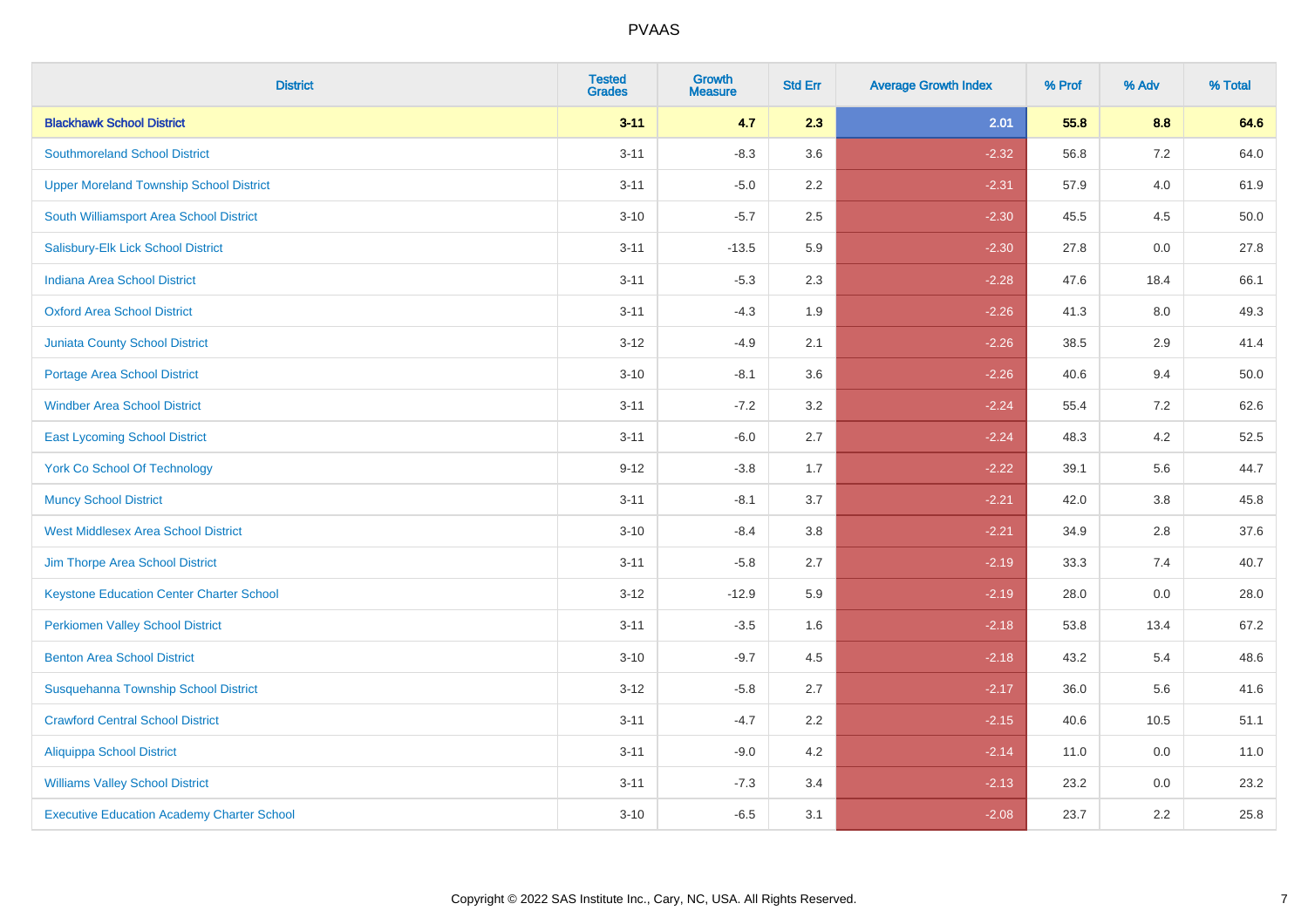| <b>District</b>                                | <b>Tested</b><br><b>Grades</b> | <b>Growth</b><br><b>Measure</b> | <b>Std Err</b> | <b>Average Growth Index</b> | % Prof | % Adv | % Total |
|------------------------------------------------|--------------------------------|---------------------------------|----------------|-----------------------------|--------|-------|---------|
| <b>Blackhawk School District</b>               | $3 - 11$                       | 4.7                             | 2.3            | 2.01                        | 55.8   | 8.8   | 64.6    |
| <b>Middletown Area School District</b>         | $3 - 11$                       | $-5.3$                          | 2.6            | $-2.05$                     | 46.4   | 5.3   | 51.7    |
| <b>Karns City Area School District</b>         | $3 - 11$                       | $-6.0$                          | 2.9            | $-2.03$                     | 53.1   | 8.3   | 61.5    |
| <b>Corry Area School District</b>              | $3 - 11$                       | $-5.3$                          | 2.6            | $-2.03$                     | 38.5   | 6.0   | 44.5    |
| <b>California Area School District</b>         | $3 - 10$                       | $-7.3$                          | 3.6            | $-2.02$                     | 42.6   | 9.8   | 52.5    |
| <b>Moshannon Valley School District</b>        | $3 - 10$                       | $-7.0$                          | 3.4            | $-2.01$                     | 48.5   | 0.0   | 48.5    |
| The New Academy Charter School                 | $8 - 11$                       | $-10.4$                         | 5.2            | $-2.00$                     | 0.0    | 0.0   | 0.0     |
| <b>Upper Dauphin Area School District</b>      | $3 - 11$                       | $-6.3$                          | 3.2            | $-1.98$                     | 37.4   | 4.8   | 42.2    |
| <b>Mount Union Area School District</b>        | $3 - 10$                       | $-6.1$                          | 3.1            | $-1.97$                     | 32.2   | 3.4   | 35.6    |
| <b>Forest City Regional School District</b>    | $3 - 12$                       | $-6.0$                          | 3.0            | $-1.96$                     | 44.1   | 0.0   | 44.1    |
| <b>Bermudian Springs School District</b>       | $3 - 11$                       | $-5.5$                          | 2.9            | $-1.94$                     | 56.4   | 6.8   | 63.2    |
| <b>Somerset Area School District</b>           | $3 - 11$                       | $-4.4$                          | 2.3            | $-1.93$                     | 44.4   | 14.9  | 59.3    |
| <b>Mount Pleasant Area School District</b>     | $3 - 11$                       | $-5.0$                          | 2.6            | $-1.93$                     | 52.6   | 0.0   | 52.6    |
| <b>Gettysburg Area School District</b>         | $3 - 11$                       | $-4.0$                          | 2.1            | $-1.89$                     | 45.3   | 14.0  | 59.3    |
| <b>Greensburg Salem School District</b>        | $3 - 11$                       | $-4.4$                          | 2.4            | $-1.88$                     | 47.6   | 4.9   | 52.4    |
| <b>East Allegheny School District</b>          | $3 - 11$                       | $-6.3$                          | 3.3            | $-1.87$                     | 31.9   | 9.7   | 41.7    |
| <b>Western Beaver County School District</b>   | $3 - 11$                       | $-7.8$                          | 4.2            | $-1.87$                     | 56.5   | 6.5   | 63.0    |
| <b>Central Columbia School District</b>        | $3 - 12$                       | $-4.8$                          | 2.6            | $-1.86$                     | 53.7   | 14.8  | 68.5    |
| <b>Kiski Area School District</b>              | $3 - 11$                       | $-3.7$                          | 2.0            | $-1.86$                     | 57.4   | 10.4  | 67.8    |
| <b>Brownsville Area School District</b>        | $3 - 12$                       | $-7.2$                          | 3.9            | $-1.83$                     | 34.4   | 6.1   | 40.5    |
| <b>Montrose Area School District</b>           | $3 - 10$                       | $-5.5$                          | 3.0            | $-1.82$                     | 46.7   | 5.4   | 52.2    |
| <b>Brandywine Heights Area School District</b> | $3 - 11$                       | $-4.9$                          | 2.7            | $-1.81$                     | 49.2   | 8.2   | 57.4    |
| <b>Pequea Valley School District</b>           | $3 - 11$                       | $-5.8$                          | 3.2            | $-1.80$                     | 39.8   | 9.1   | 48.9    |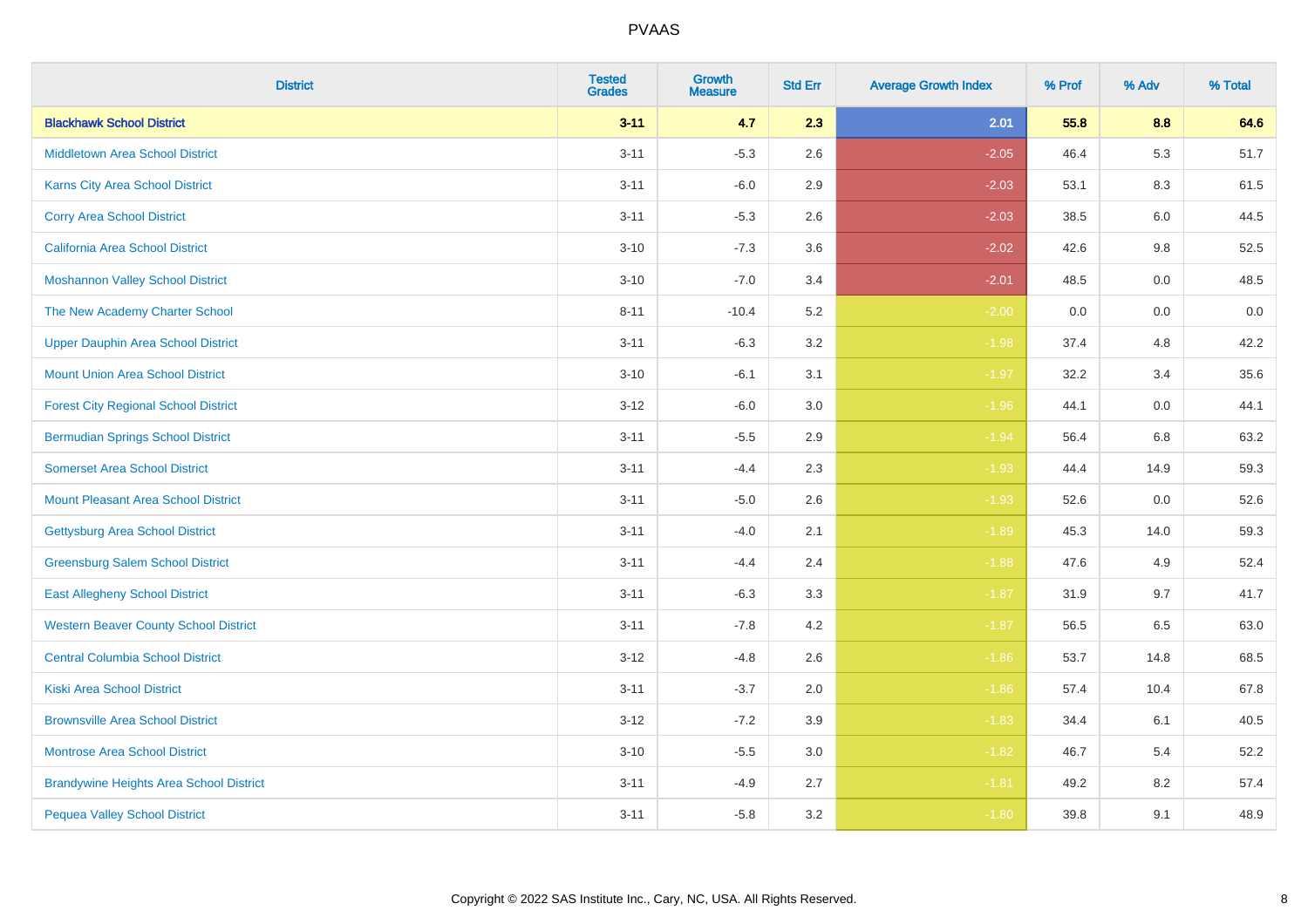| <b>District</b>                                                       | <b>Tested</b><br><b>Grades</b> | <b>Growth</b><br><b>Measure</b> | <b>Std Err</b> | <b>Average Growth Index</b> | % Prof | % Adv | % Total |
|-----------------------------------------------------------------------|--------------------------------|---------------------------------|----------------|-----------------------------|--------|-------|---------|
| <b>Blackhawk School District</b>                                      | $3 - 11$                       | 4.7                             | 2.3            | 2.01                        | 55.8   | 8.8   | 64.6    |
| <b>Pittston Area School District</b>                                  | $3 - 11$                       | $-10.1$                         | 5.6            | $-1.80$                     | 38.1   | 9.5   | 47.6    |
| <b>Washington School District</b>                                     | $3 - 11$                       | $-4.9$                          | 2.8            | $-1.76$                     | 30.1   | 2.4   | 32.5    |
| <b>Canton Area School District</b>                                    | $3 - 11$                       | $-5.5$                          | $3.2\,$        | $-1.75$                     | 40.7   | 2.3   | 43.0    |
| <b>Old Forge School District</b>                                      | $3 - 12$                       | $-5.9$                          | 3.4            | $-1.73$                     | 52.9   | 7.1   | 60.0    |
| Perseus House Charter School Of Excellence                            | $6 - 11$                       | $-5.2$                          | 3.0            | $-1.72$                     | 16.5   | 0.0   | 16.5    |
| <b>Brentwood Borough School District</b>                              | $3 - 11$                       | $-5.3$                          | $3.0\,$        | $-1.72$                     | 52.0   | 6.1   | 58.2    |
| East Pennsboro Area School District                                   | $3 - 11$                       | $-4.2$                          | 2.5            | $-1.71$                     | 60.8   | 8.5   | 69.3    |
| <b>Twin Valley School District</b>                                    | $3 - 12$                       | $-3.6$                          | 2.1            | $-1.69$                     | 49.6   | 7.1   | 56.8    |
| <b>Pottstown School District</b>                                      | $3 - 12$                       | $-4.0$                          | 2.4            | $-1.68$                     | 29.8   | 1.2   | 31.0    |
| <b>Fairfield Area School District</b>                                 | $3 - 11$                       | $-5.6$                          | 3.4            | $-1.66$                     | 57.9   | 4.0   | 61.8    |
| <b>Shamokin Area School District</b>                                  | $3 - 11$                       | $-7.7$                          | 4.8            | $-1.60$                     | 38.1   | 3.2   | 41.3    |
| Preparatory Charter School Of Mathematics, Science, Tech, And Careers | $9 - 10$                       | $-4.0$                          | 2.5            | $-1.59$                     | 15.0   | 0.0   | 15.0    |
| <b>Carbon Career &amp; Technical Institute</b>                        | $9 - 11$                       | $-5.7$                          | 3.6            | $-1.59$                     | 34.5   | 1.2   | 35.7    |
| <b>Tri-Valley School District</b>                                     | $3 - 10$                       | $-6.4$                          | 4.1            | $-1.57$                     | 37.0   | 4.4   | 41.3    |
| <b>Fort Cherry School District</b>                                    | $3 - 10$                       | $-5.9$                          | 3.8            | $-1.56$                     | 55.2   | 5.2   | 60.3    |
| <b>MaST Community Charter School</b>                                  | $3 - 10$                       | $-4.1$                          | 2.7            | $-1.52$                     | 44.0   | 9.5   | 53.4    |
| <b>Claysburg-Kimmel School District</b>                               | $3 - 11$                       | $-5.7$                          | 4.0            | $-1.42$                     | 42.9   | 8.2   | 51.0    |
| <b>Westmont Hilltop School District</b>                               | $3 - 11$                       | $-4.0$                          | 2.8            | $-1.40$                     | 36.3   | 13.3  | 49.6    |
| <b>Greencastle-Antrim School District</b>                             | $3 - 11$                       | $-3.0$                          | 2.2            | $-1.36$                     | 62.4   | 9.9   | 72.3    |
| <b>Ferndale Area School District</b>                                  | $3 - 10$                       | $-5.8$                          | 4.3            | $-1.33$                     | 40.0   | 0.0   | 40.0    |
| <b>Cambria Heights School District</b>                                | $3 - 10$                       | $-4.1$                          | 3.1            | $-1.32$                     | 51.0   | 6.0   | 57.0    |
| <b>Ellwood City Area School District</b>                              | $3 - 11$                       | $-4.2$                          | 3.2            | $-1.29$                     | 54.1   | 14.1  | 68.2    |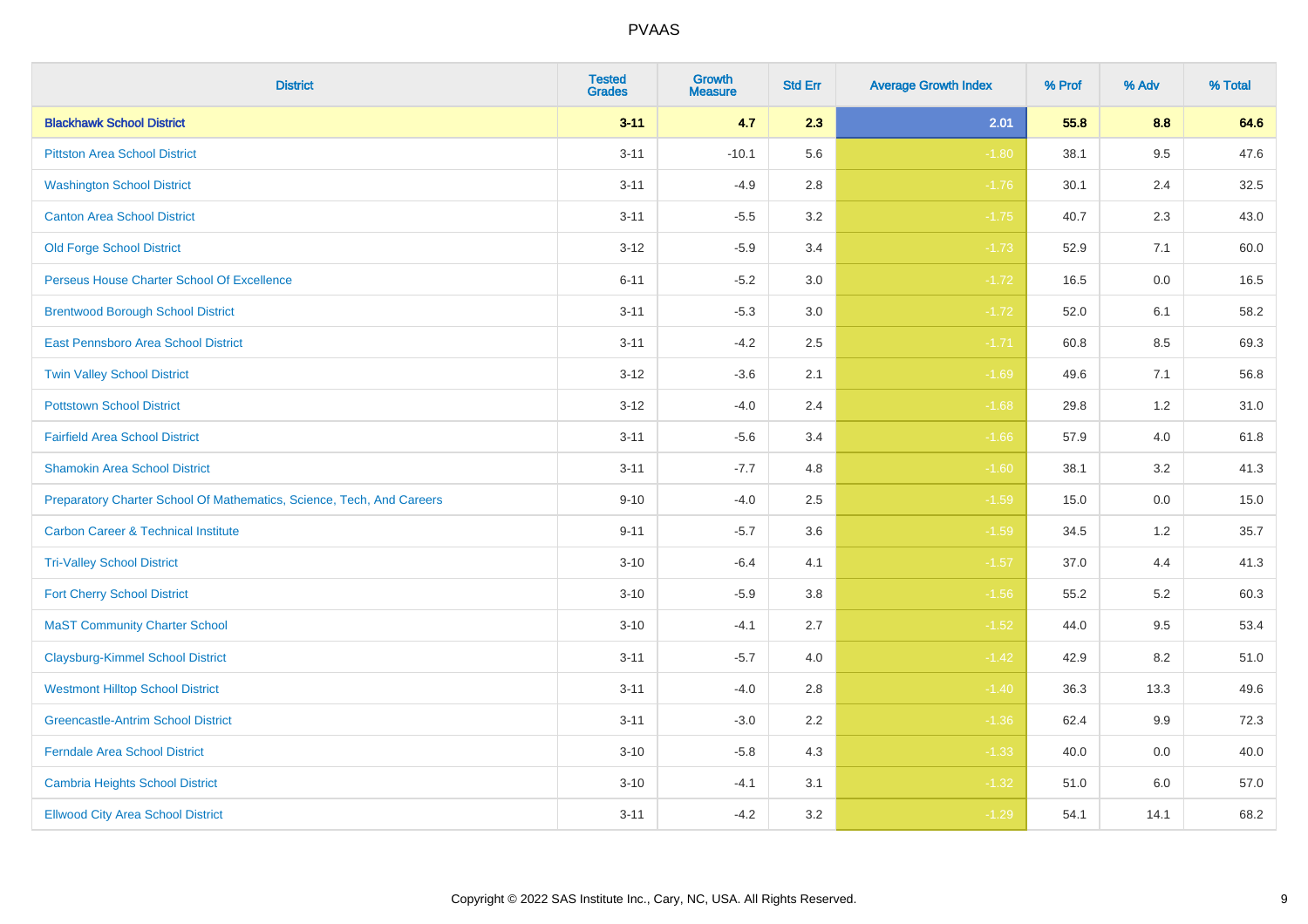| <b>District</b>                              | <b>Tested</b><br><b>Grades</b> | <b>Growth</b><br><b>Measure</b> | <b>Std Err</b> | <b>Average Growth Index</b> | % Prof | % Adv | % Total |
|----------------------------------------------|--------------------------------|---------------------------------|----------------|-----------------------------|--------|-------|---------|
| <b>Blackhawk School District</b>             | $3 - 11$                       | 4.7                             | 2.3            | 2.01                        | 55.8   | 8.8   | 64.6    |
| <b>Shade-Central City School District</b>    | $3 - 11$                       | $-5.9$                          | 4.6            | $-1.28$                     | 27.8   | 0.0   | 27.8    |
| <b>Bristol Borough School District</b>       | $3 - 12$                       | $-4.3$                          | 3.4            | $-1.27$                     | 39.7   | 1.3   | 41.0    |
| <b>Troy Area School District</b>             | $3 - 10$                       | $-4.3$                          | 3.4            | $-1.26$                     | 43.2   | 5.7   | 48.9    |
| <b>Apollo-Ridge School District</b>          | $3 - 12$                       | $-4.7$                          | 3.7            | $-1.24$                     | 50.0   | 10.0  | 60.0    |
| <b>Elk Lake School District</b>              | $3 - 11$                       | $-4.0$                          | 3.3            | $-1.23$                     | 46.2   | 3.3   | 49.4    |
| <b>Scranton School District</b>              | $3 - 12$                       | $-2.9$                          | 2.4            | $-1.22$                     | 45.6   | 3.6   | 49.1    |
| <b>Riverview School District</b>             | $3 - 11$                       | $-4.6$                          | 3.8            | $-1.20$                     | 57.9   | 15.8  | 73.7    |
| <b>Greater Johnstown School District</b>     | $3 - 11$                       | $-3.1$                          | 2.6            | $-1.19$                     | 26.1   | 0.0   | 26.1    |
| <b>Big Beaver Falls Area School District</b> | $3 - 11$                       | $-3.9$                          | 3.3            | $-1.18$                     | 34.1   | 3.5   | 37.6    |
| <b>Chichester School District</b>            | $3 - 11$                       | $-2.7$                          | 2.3            | $-1.17$                     | 44.6   | 6.6   | 51.2    |
| <b>Chestnut Ridge School District</b>        | $3 - 12$                       | $-3.4$                          | 2.9            | $-1.17$                     | 46.6   | 5.8   | 52.4    |
| <b>Kane Area School District</b>             | $3 - 10$                       | $-3.7$                          | 3.2            | $-1.17$                     | 39.5   | 9.9   | 49.4    |
| <b>Antietam School District</b>              | $3 - 10$                       | $-4.3$                          | 3.8            | $-1.13$                     | 36.4   | $5.4$ | 41.8    |
| Jeannette City School District               | $3 - 11$                       | $-4.3$                          | 3.8            | $-1.13$                     | 46.7   | 7.5   | 54.2    |
| <b>Dallas School District</b>                | $3 - 11$                       | $-2.5$                          | 2.2            | $-1.12$                     | 54.9   | 7.6   | 62.4    |
| Juniata Valley School District               | $3 - 11$                       | $-3.9$                          | 3.5            | $-1.10$                     | 44.4   | 3.5   | 47.8    |
| <b>Riverside School District</b>             | $3 - 11$                       | $-3.2$                          | 3.0            | $-1.09$                     | 43.0   | 9.0   | 52.0    |
| Conemaugh Township Area School District      | $3 - 12$                       | $-3.7$                          | 3.4            | $-1.09$                     | 53.8   | 17.6  | 71.4    |
| Oil City Area School District                | $3 - 11$                       | $-2.9$                          | 2.6            | $-1.08$                     | 44.4   | 5.8   | 50.2    |
| <b>Quaker Valley School District</b>         | $3 - 11$                       | $-2.8$                          | 2.6            | $-1.08$                     | 55.2   | 13.2  | 68.4    |
| <b>West Greene School District</b>           | $3 - 11$                       | $-4.5$                          | 4.3            | $-1.04$                     | 36.6   | 7.3   | 43.9    |
| <b>Lewisburg Area School District</b>        | $3 - 11$                       | $-2.7$                          | 2.6            | $-1.03$                     | 57.0   | 18.5  | 75.6    |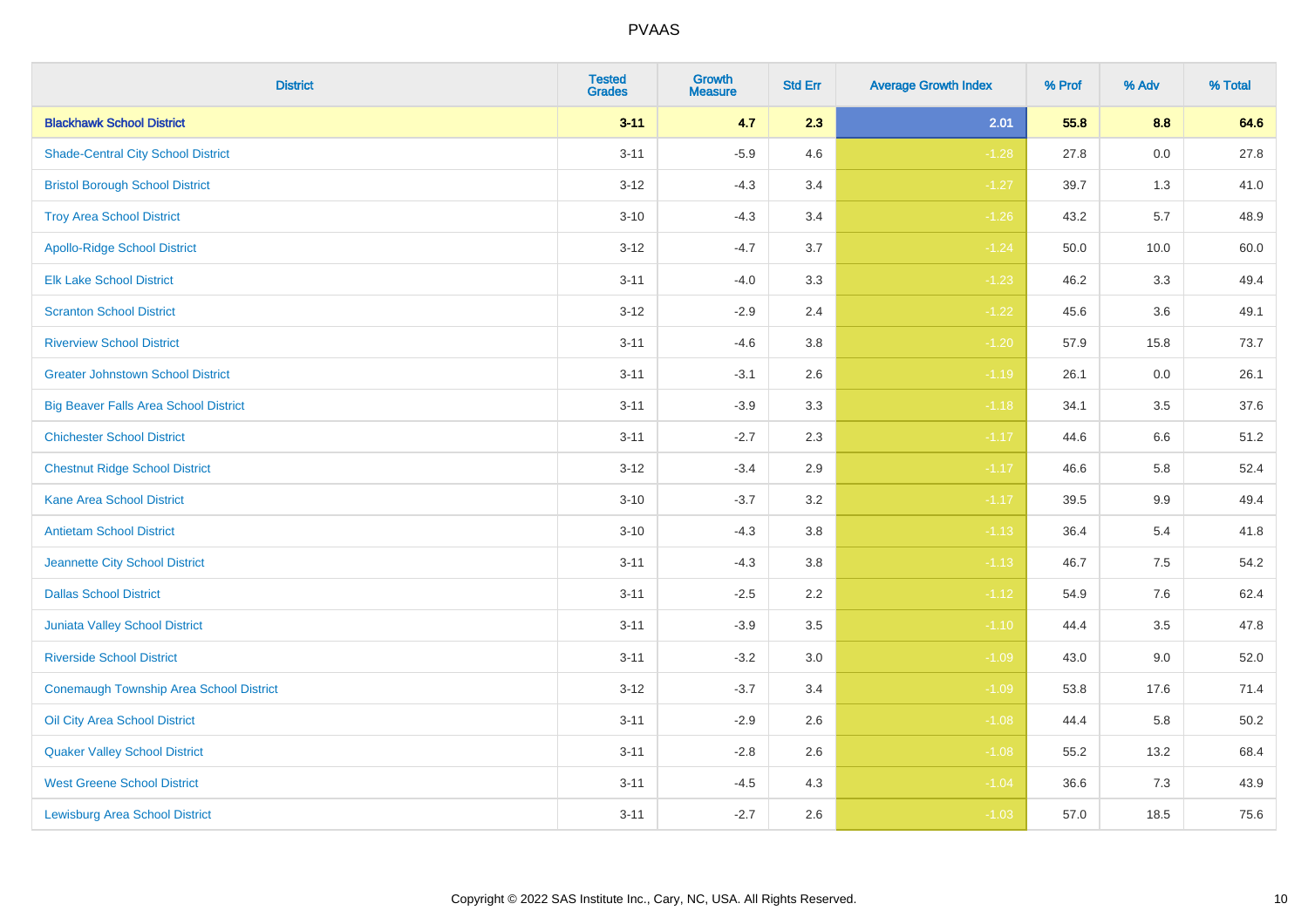| <b>District</b>                               | <b>Tested</b><br><b>Grades</b> | <b>Growth</b><br><b>Measure</b> | <b>Std Err</b> | <b>Average Growth Index</b> | % Prof | % Adv | % Total |
|-----------------------------------------------|--------------------------------|---------------------------------|----------------|-----------------------------|--------|-------|---------|
| <b>Blackhawk School District</b>              | $3 - 11$                       | 4.7                             | 2.3            | 2.01                        | 55.8   | 8.8   | 64.6    |
| <b>Valley Grove School District</b>           | $3 - 10$                       | $-3.7$                          | 3.7            | $-1.01$                     | 51.2   | 6.1   | 57.3    |
| <b>Seneca Valley School District</b>          | $3 - 11$                       | $-1.4$                          | 1.4            | $-0.99$                     | 57.2   | 11.4  | 68.6    |
| <b>North Hills School District</b>            | $3 - 11$                       | $-1.8$                          | 1.8            | $-0.96$                     | 59.1   | 14.1  | 73.2    |
| Imhotep Institute Charter High School         | $9 - 11$                       | $-5.3$                          | 5.8            | $-0.92$                     | 25.0   | 0.0   | 25.0    |
| <b>Wyoming Valley West School District</b>    | $3 - 11$                       | $-2.2$                          | 2.4            | $-0.91$                     | 49.4   | 3.0   | 52.4    |
| <b>Sullivan County School District</b>        | $3 - 10$                       | $-4.0$                          | 4.4            | $-0.90$                     | 66.7   | 2.6   | 69.2    |
| <b>Austin Area School District</b>            | $3 - 11$                       | $-5.7$                          | 6.4            | $-0.90$                     | 33.3   | 5.6   | 38.9    |
| <b>Columbia Borough School District</b>       | $3 - 12$                       | $-3.1$                          | 3.5            | $-0.89$                     | 29.5   | 1.9   | 31.4    |
| <b>Montour School District</b>                | $3 - 11$                       | $-1.8$                          | 2.1            | $-0.88$                     | 61.4   | 15.1  | 76.5    |
| <b>Charleroi School District</b>              | $3 - 11$                       | $-2.6$                          | 3.0            | $-0.86$                     | 55.7   | 7.4   | 63.1    |
| <b>Phoenixville Area School District</b>      | $3 - 11$                       | $-1.7$                          | 2.1            | $-0.83$                     | 59.9   | 10.6  | 70.5    |
| <b>Chartiers Valley School District</b>       | $3 - 11$                       | $-1.7$                          | 2.0            | $-0.81$                     | 54.7   | 8.4   | 63.1    |
| <b>Forest Area School District</b>            | $3 - 11$                       | $-4.4$                          | 5.4            | $-0.81$                     | 36.2   | 2.1   | 38.3    |
| <b>Lebanon School District</b>                | $3 - 11$                       | $-1.6$                          | 1.9            | $-0.80$                     | 24.4   | 2.6   | 27.0    |
| Shenango Area School District                 | $3 - 11$                       | $-2.6$                          | 3.3            | $-0.79$                     | 50.6   | 13.9  | 64.6    |
| <b>Northeast Bradford School District</b>     | $3 - 10$                       | $-3.1$                          | 4.0            | $-0.78$                     | 33.9   | 3.4   | 37.3    |
| <b>Conemaugh Valley School District</b>       | $3 - 12$                       | $-3.2$                          | 4.1            | $-0.78$                     | 48.2   | 5.6   | 53.7    |
| <b>Gillingham Charter School</b>              | $3 - 11$                       | $-4.4$                          | 5.6            | $-0.77$                     | 20.8   | 8.3   | 29.2    |
| <b>Turkeyfoot Valley Area School District</b> | $3 - 12$                       | $-4.3$                          | 5.6            | $-0.76$                     | 22.0   | 5.1   | 27.1    |
| <b>Bald Eagle Area School District</b>        | $3 - 11$                       | $-2.1$                          | 2.7            | $-0.75$                     | 48.4   | 9.4   | 57.7    |
| Huntingdon Area School District               | $3 - 11$                       | $-2.0$                          | 2.7            | $-0.72$                     | 36.8   | 10.3  | 47.0    |
| Mt Lebanon School District                    | $3 - 11$                       | $-1.0$                          | 1.5            | $-0.70$                     | 61.9   | 24.0  | 85.9    |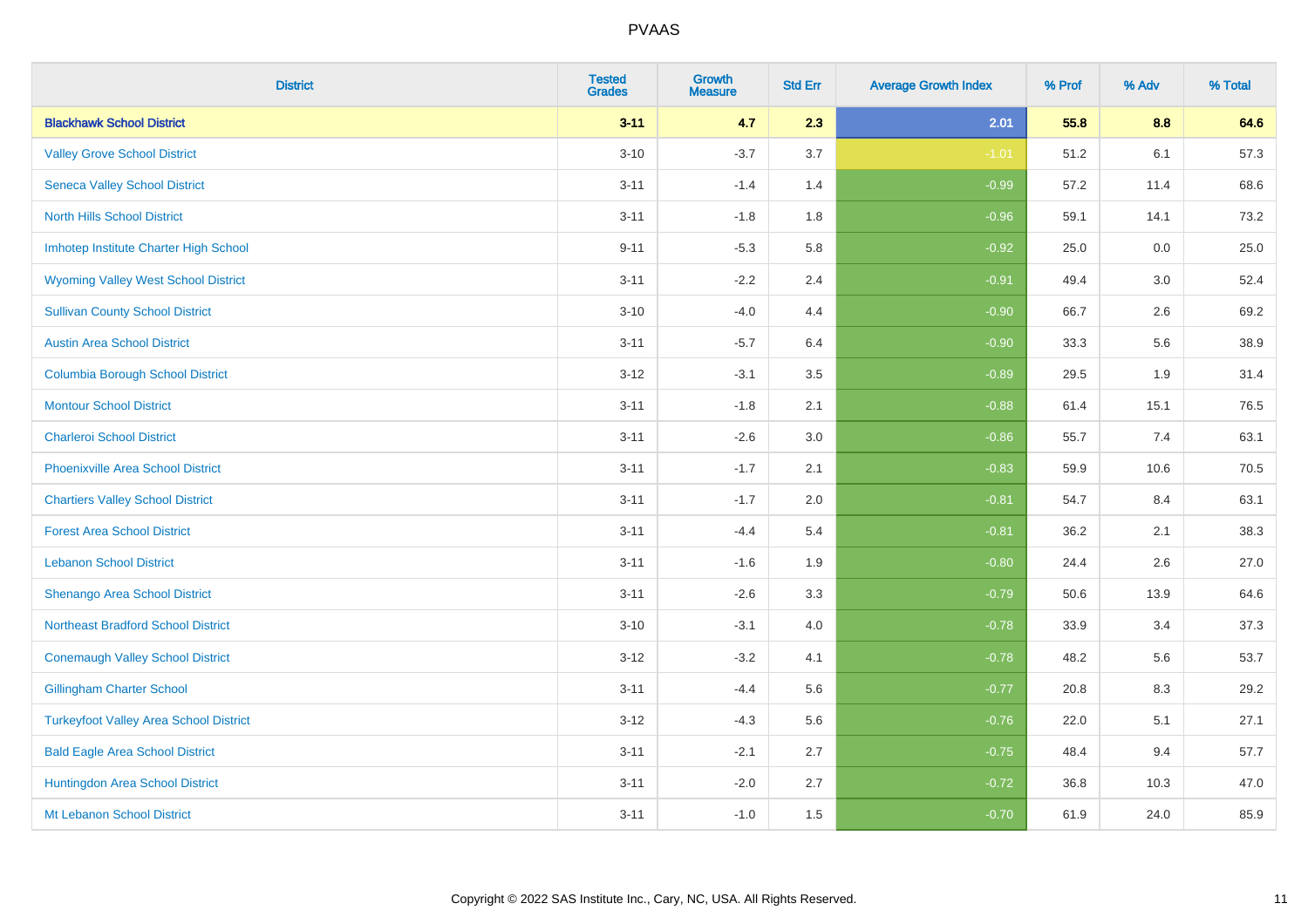| <b>District</b>                                         | <b>Tested</b><br><b>Grades</b> | <b>Growth</b><br><b>Measure</b> | <b>Std Err</b> | <b>Average Growth Index</b> | % Prof | % Adv | % Total |
|---------------------------------------------------------|--------------------------------|---------------------------------|----------------|-----------------------------|--------|-------|---------|
| <b>Blackhawk School District</b>                        | $3 - 11$                       | 4.7                             | 2.3            | 2.01                        | 55.8   | 8.8   | 64.6    |
| <b>Lehighton Area School District</b>                   | $3 - 11$                       | $-1.6$                          | 2.3            | $-0.70$                     | 51.1   | 5.6   | 56.7    |
| <b>North Pocono School District</b>                     | $3 - 11$                       | $-2.3$                          | 3.4            | $-0.68$                     | 52.0   | 16.4  | 68.5    |
| <b>Cheltenham School District</b>                       | $3 - 11$                       | $-1.4$                          | 2.1            | $-0.67$                     | 46.1   | 10.0  | 56.1    |
| <b>Fannett-Metal School District</b>                    | $3 - 11$                       | $-3.4$                          | 5.1            | $-0.67$                     | 38.7   | 8.1   | 46.8    |
| <b>Susquehanna Community School District</b>            | $3 - 11$                       | $-2.8$                          | 4.2            | $-0.66$                     | 49.4   | 6.9   | 56.3    |
| <b>Burgettstown Area School District</b>                | $3 - 11$                       | $-2.1$                          | 3.4            | $-0.62$                     | 50.0   | 1.4   | 51.4    |
| <b>Clarion-Limestone Area School District</b>           | $3 - 12$                       | $-2.5$                          | 4.1            | $-0.60$                     | 56.8   | 6.8   | 63.6    |
| <b>Manheim Township School District</b>                 | $3 - 12$                       | $-0.9$                          | 1.6            | $-0.58$                     | 53.2   | 15.5  | 68.7    |
| <b>Central Greene School District</b>                   | $3 - 11$                       | $-1.6$                          | 2.8            | $-0.55$                     | 54.2   | 2.8   | 57.0    |
| <b>Mid Valley School District</b>                       | $3 - 10$                       | $-1.7$                          | 3.0            | $-0.55$                     | 45.1   | 7.8   | 52.9    |
| <b>Wyoming Area School District</b>                     | $3 - 10$                       | $-1.3$                          | 2.6            | $-0.50$                     | 53.8   | 10.8  | 64.6    |
| <b>Canon-Mcmillan School District</b>                   | $3 - 11$                       | $-0.8$                          | 1.6            | $-0.50$                     | 58.7   | 15.9  | 74.6    |
| South Side Area School District                         | $3 - 11$                       | $-1.6$                          | 3.3            | $-0.48$                     | 50.0   | 6.8   | 56.8    |
| <b>Elizabethtown Area School District</b>               | $3 - 12$                       | $-0.9$                          | 1.9            | $-0.47$                     | 50.0   | 11.2  | 61.2    |
| Center For Student Learning Charter School At Pennsbury | $6 - 12$                       | $-2.9$                          | 6.1            | $-0.47$                     | 42.9   | 0.0   | 42.9    |
| <b>Conewago Valley School District</b>                  | $3 - 12$                       | $-0.9$                          | 2.0            | $-0.45$                     | 51.7   | 9.6   | 61.3    |
| <b>Bangor Area School District</b>                      | $3 - 12$                       | $-0.9$                          | 2.0            | $-0.43$                     | 44.3   | 4.7   | 49.0    |
| <b>Shaler Area School District</b>                      | $3 - 11$                       | $-0.8$                          | 1.9            | $-0.43$                     | 49.1   | 9.6   | 58.7    |
| North Schuylkill School District                        | $3 - 11$                       | $-1.0$                          | 2.4            | $-0.42$                     | 41.8   | 5.1   | 46.8    |
| <b>Sharpsville Area School District</b>                 | $3 - 11$                       | $-1.4$                          | 3.5            | $-0.40$                     | 55.2   | 13.4  | 68.7    |
| <b>Bellwood-Antis School District</b>                   | $3 - 10$                       | $-1.2$                          | 3.2            | $-0.39$                     | 55.1   | 10.1  | 65.2    |
| <b>Palmerton Area School District</b>                   | $3 - 11$                       | $-1.2$                          | 3.0            | $-0.39$                     | 57.4   | 5.0   | 62.4    |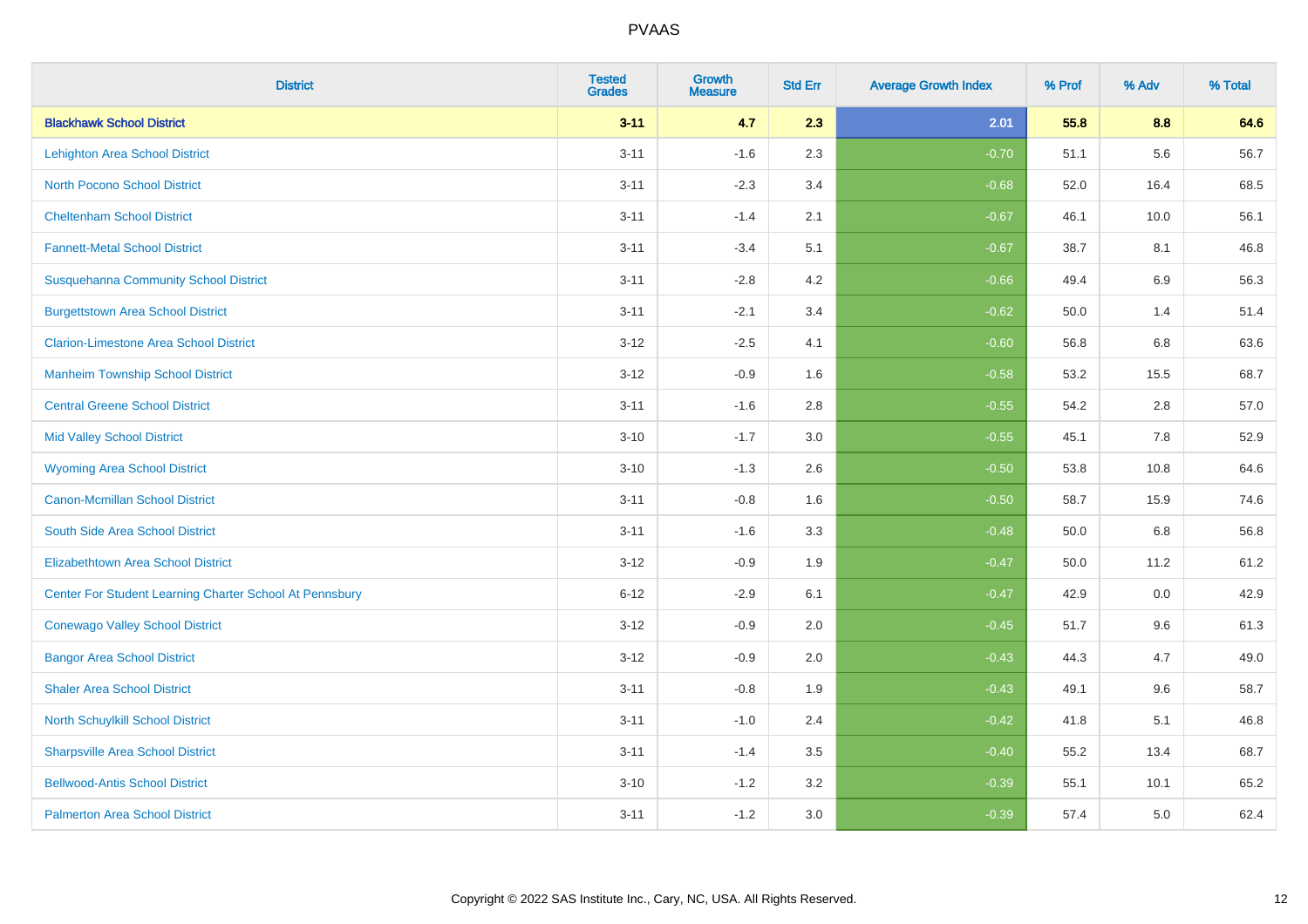| <b>District</b>                                    | <b>Tested</b><br><b>Grades</b> | <b>Growth</b><br><b>Measure</b> | <b>Std Err</b> | <b>Average Growth Index</b> | % Prof | % Adv   | % Total |
|----------------------------------------------------|--------------------------------|---------------------------------|----------------|-----------------------------|--------|---------|---------|
| <b>Blackhawk School District</b>                   | $3 - 11$                       | 4.7                             | 2.3            | 2.01                        | 55.8   | 8.8     | 64.6    |
| Hope For Hyndman Charter School                    | $3 - 11$                       | $-2.0$                          | 6.1            | $-0.32$                     | 33.3   | 0.0     | 33.3    |
| <b>Albert Gallatin Area School District</b>        | $3 - 11$                       | $-0.8$                          | 2.4            | $-0.32$                     | 54.5   | 10.0    | 64.6    |
| <b>Cornell School District</b>                     | $3 - 11$                       | $-1.6$                          | 5.0            | $-0.32$                     | 33.8   | 1.5     | 35.4    |
| <b>Tuscarora School District</b>                   | $3 - 11$                       | $-0.6$                          | 2.3            | $-0.27$                     | 45.1   | 8.1     | 53.2    |
| <b>Penn Manor School District</b>                  | $3 - 11$                       | $-0.4$                          | 1.6            | $-0.25$                     | 51.9   | 12.6    | 64.5    |
| <b>Lakeview School District</b>                    | $3 - 11$                       | $-0.9$                          | 3.7            | $-0.24$                     | 60.3   | 3.2     | 63.5    |
| <b>Glendale School District</b>                    | $3 - 10$                       | $-0.9$                          | 3.7            | $-0.24$                     | 50.0   | 5.4     | 55.4    |
| <b>Girard School District</b>                      | $3 - 11$                       | $-0.6$                          | 2.7            | $-0.22$                     | 53.9   | 15.6    | 69.6    |
| <b>Harrisburg City School District</b>             | $3 - 11$                       | $-0.4$                          | 2.1            | $-0.19$                     | 15.1   | 0.4     | 15.5    |
| <b>Panther Valley School District</b>              | $3 - 12$                       | $-0.6$                          | 3.3            | $-0.19$                     | 47.9   | 4.3     | 52.1    |
| <b>Westinghouse Arts Academy Charter School</b>    | $9 - 10$                       | $-0.7$                          | 3.6            | $-0.19$                     | 59.2   | 8.4     | 67.6    |
| <b>Millville Area School District</b>              | $3-12$                         | $-0.9$                          | 4.7            | $-0.18$                     | 51.4   | 5.4     | 56.8    |
| <b>Mount Carmel Area School District</b>           | $3 - 11$                       | $-0.6$                          | 3.1            | $-0.18$                     | 45.3   | 2.1     | 47.4    |
| <b>Crestwood School District</b>                   | $3 - 11$                       | $-0.4$                          | 2.4            | $-0.17$                     | 57.4   | 17.0    | 74.4    |
| Southern Lehigh School District                    | $3 - 11$                       | $-0.4$                          | 2.3            | $-0.17$                     | 66.1   | 11.9    | 78.0    |
| <b>Achievement House Charter School</b>            | $7 - 11$                       | $-0.7$                          | 4.0            | $-0.17$                     | 32.5   | 2.6     | 35.1    |
| <b>Bellefonte Area School District</b>             | $3 - 11$                       | $-0.4$                          | 2.2            | $-0.17$                     | 47.6   | 10.6    | 58.2    |
| <b>Otto-Eldred School District</b>                 | $3 - 11$                       | $-0.7$                          | 4.2            | $-0.15$                     | 56.2   | $6.2\,$ | 62.5    |
| <b>Oley Valley School District</b>                 | $3 - 11$                       | $-0.4$                          | 2.8            | $-0.15$                     | 43.1   | 12.9    | 56.0    |
| Philadelphia Electrical & Tech Charter High School | $10 - 10$                      | $-0.5$                          | 2.9            | $-0.15$                     | 8.8    | 0.0     | 8.8     |
| <b>Central Fulton School District</b>              | $3 - 11$                       | $-0.5$                          | 3.5            | $-0.14$                     | 51.4   | 8.6     | 60.0    |
| <b>Blue Ridge School District</b>                  | $3 - 11$                       | $-0.5$                          | 3.6            | $-0.12$                     | 44.6   | 3.1     | 47.7    |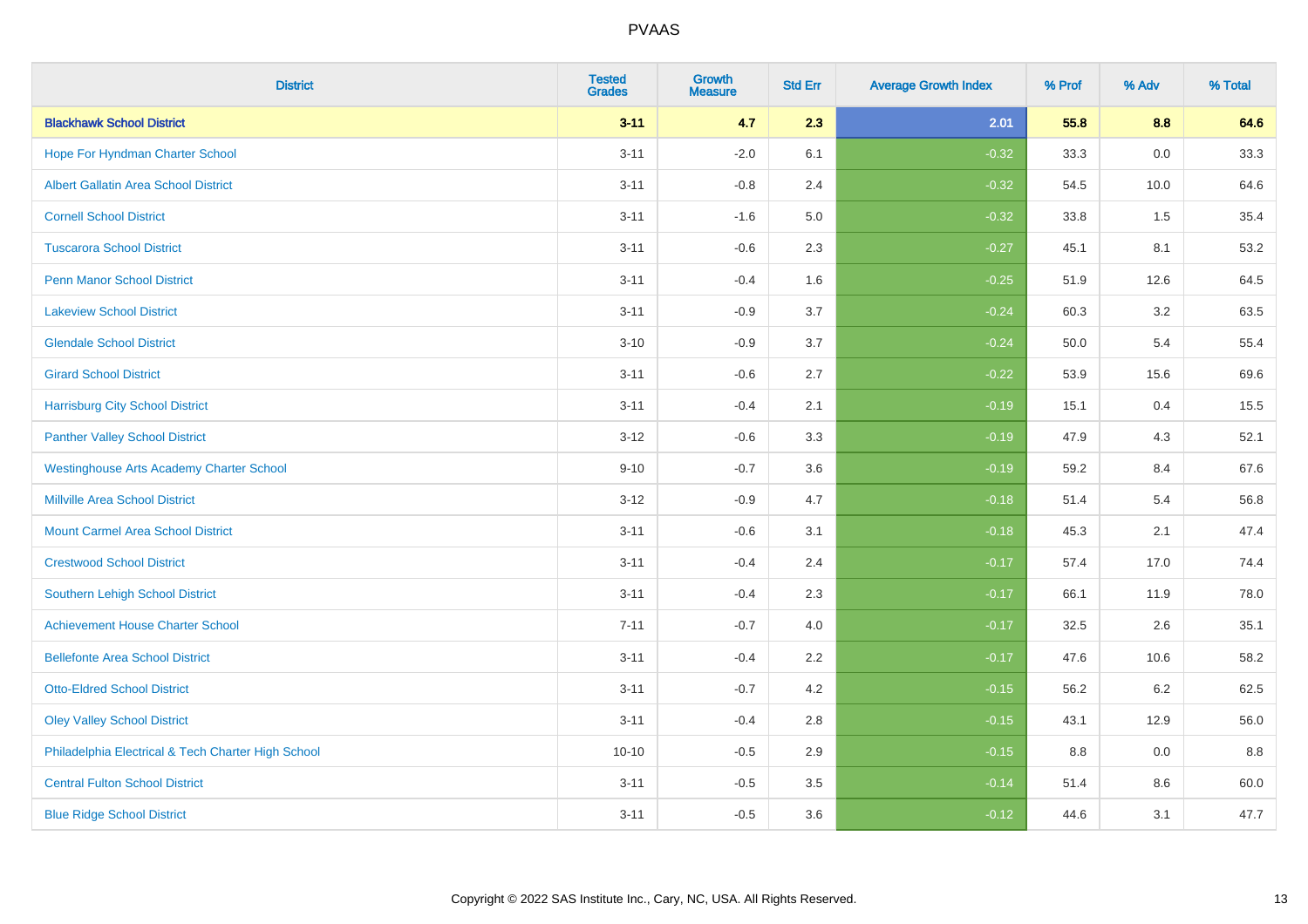| <b>District</b>                          | <b>Tested</b><br><b>Grades</b> | <b>Growth</b><br><b>Measure</b> | <b>Std Err</b> | <b>Average Growth Index</b> | % Prof | % Adv   | % Total |
|------------------------------------------|--------------------------------|---------------------------------|----------------|-----------------------------|--------|---------|---------|
| <b>Blackhawk School District</b>         | $3 - 11$                       | 4.7                             | 2.3            | 2.01                        | 55.8   | 8.8     | 64.6    |
| New Kensington-Arnold School District    | $3 - 11$                       | $-0.4$                          | 3.8            | $-0.10$                     | 40.7   | 3.7     | 44.4    |
| <b>Chester-Upland School District</b>    | $3 - 11$                       | $-0.3$                          | 2.7            | $-0.09$                     | 13.8   | $0.8\,$ | 14.6    |
| <b>Warren County School District</b>     | $3 - 11$                       | $-0.1$                          | 1.8            | $-0.06$                     | 37.2   | 5.3     | 42.6    |
| <b>Mercer Area School District</b>       | $3 - 11$                       | $-0.2$                          | 3.3            | $-0.06$                     | 56.0   | 8.0     | 64.0    |
| <b>Avella Area School District</b>       | $3 - 12$                       | $-0.3$                          | 4.7            | $-0.05$                     | 49.3   | 14.5    | 63.8    |
| <b>Kutztown Area School District</b>     | $3 - 12$                       | $-0.2$                          | 3.2            | $-0.05$                     | 55.4   | 13.3    | 68.7    |
| <b>Susquenita School District</b>        | $3 - 11$                       | $-0.1$                          | 2.8            | $-0.01$                     | 47.7   | 10.1    | 57.8    |
| Penn Cambria School District             | $3 - 11$                       | $-0.0$                          | 2.7            | $-0.01$                     | 61.5   | 7.7     | 69.2    |
| <b>Wilkes-Barre Area School District</b> | $3 - 11$                       | 0.1                             | 3.2            | 0.02                        | 35.5   | 5.4     | 40.9    |
| East Stroudsburg Area School District    | $3 - 11$                       | 0.1                             | 1.6            | 0.05                        | 45.8   | 7.8     | 53.6    |
| <b>West Branch Area School District</b>  | $3 - 11$                       | 0.2                             | 3.8            | 0.05                        | 47.2   | 1.9     | 49.1    |
| <b>Hempfield School District</b>         | $3 - 11$                       | 0.1                             | 1.4            | 0.08                        | 58.2   | $9.9\,$ | 68.2    |
| Insight PA Cyber Charter School          | $3 - 11$                       | 0.7                             | 5.7            | 0.12                        | 50.0   | 4.8     | 54.8    |
| <b>Danville Area School District</b>     | $3 - 11$                       | 0.4                             | 2.6            | 0.15                        | 57.4   | 18.4    | 75.7    |
| <b>Smethport Area School District</b>    | $3 - 12$                       | $0.6\,$                         | 3.9            | 0.15                        | 37.0   | 1.8     | 38.9    |
| Northern Lebanon School District         | $3 - 11$                       | 0.4                             | 2.5            | 0.15                        | 28.0   | 3.0     | 31.0    |
| <b>Brockway Area School District</b>     | $3 - 11$                       | 0.6                             | 3.6            | 0.16                        | 49.2   | 7.7     | 56.9    |
| <b>Reynolds School District</b>          | $3 - 10$                       | $0.5\,$                         | 3.4            | 0.16                        | 52.1   | 7.0     | 59.2    |
| Jersey Shore Area School District        | $3 - 11$                       | 0.5                             | 2.6            | 0.21                        | 47.1   | 9.2     | 56.2    |
| <b>Bloomsburg Area School District</b>   | $3 - 10$                       | 0.7                             | 3.0            | 0.23                        | 55.9   | 11.8    | 67.6    |
| <b>Greenville Area School District</b>   | $3 - 11$                       | 0.7                             | 2.9            | 0.26                        | 53.4   | 6.9     | 60.3    |
| <b>Greater Latrobe School District</b>   | $3 - 11$                       | 0.6                             | 1.9            | 0.31                        | 55.5   | 14.1    | 69.5    |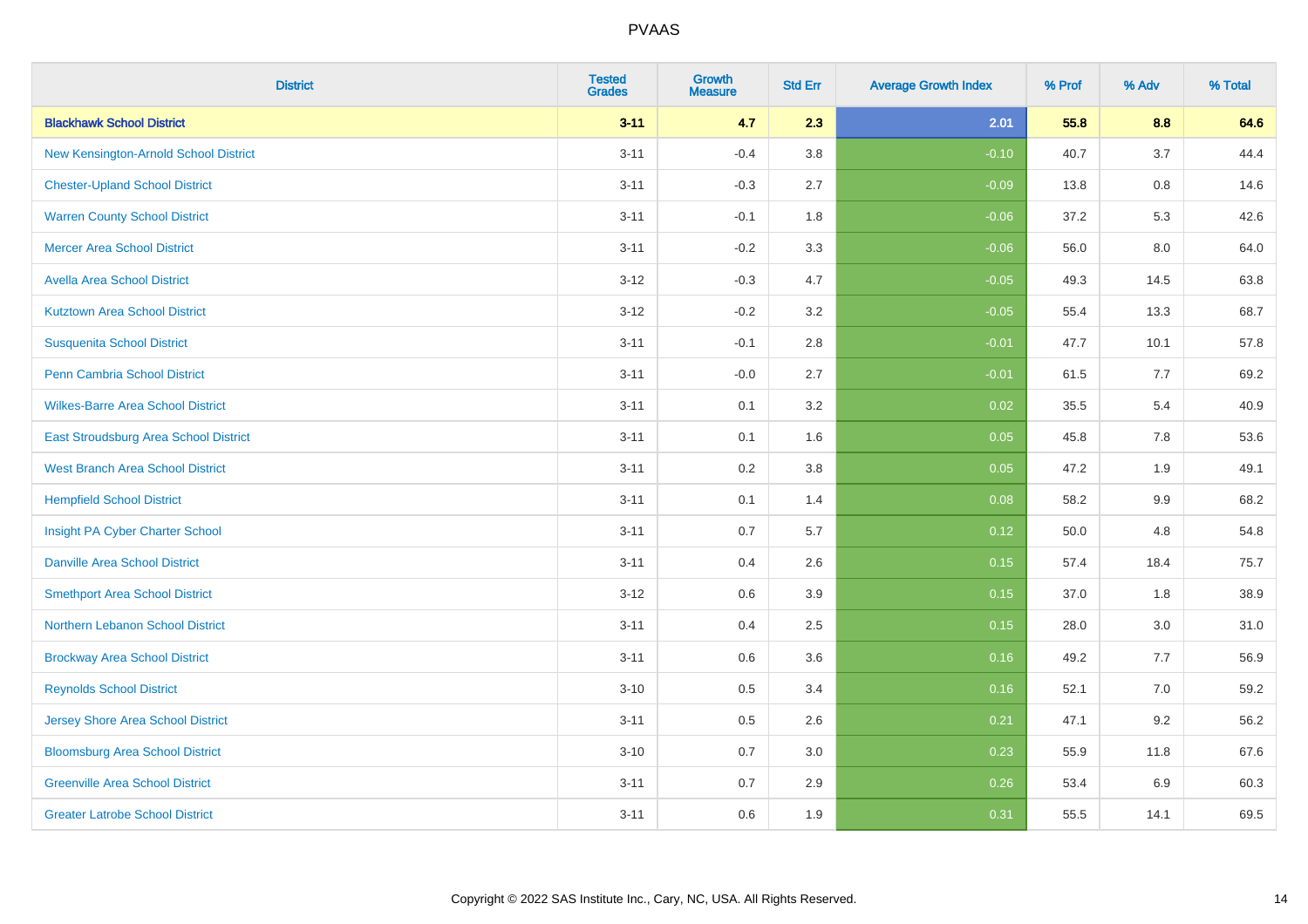| <b>District</b>                                   | <b>Tested</b><br><b>Grades</b> | <b>Growth</b><br><b>Measure</b> | <b>Std Err</b> | <b>Average Growth Index</b> | % Prof | % Adv   | % Total |
|---------------------------------------------------|--------------------------------|---------------------------------|----------------|-----------------------------|--------|---------|---------|
| <b>Blackhawk School District</b>                  | $3 - 11$                       | 4.7                             | 2.3            | 2.01                        | 55.8   | 8.8     | 64.6    |
| Lehigh Valley Academy Regional Charter School     | $3 - 11$                       | 0.7                             | 2.3            | 0.32                        | 46.3   | $5.0\,$ | 51.4    |
| <b>Lower Dauphin School District</b>              | $3 - 11$                       | 0.6                             | 1.9            | 0.33                        | 49.2   | 12.6    | 61.8    |
| <b>Wyomissing Area School District</b>            | $3 - 12$                       | 0.8                             | 2.6            | 0.33                        | 55.7   | 17.6    | 73.3    |
| <b>Mastery Charter School - Thomas Campus</b>     | $3 - 10$                       | 2.1                             | 6.2            | 0.33                        | 28.6   | 0.0     | 28.6    |
| <b>Wallingford-Swarthmore School District</b>     | $3 - 10$                       | 0.9                             | 2.4            | 0.38                        | 64.4   | 22.7    | 87.1    |
| <b>Gateway School District</b>                    | $3 - 11$                       | 0.8                             | 2.2            | 0.38                        | 52.1   | 13.8    | 65.9    |
| <b>Lakeland School District</b>                   | $3 - 11$                       | 1.1                             | 2.8            | 0.38                        | 48.6   | 3.7     | 52.3    |
| <b>South Eastern School District</b>              | $3 - 11$                       | 0.9                             | 2.4            | 0.39                        | 54.8   | 6.6     | 61.4    |
| <b>Tussey Mountain School District</b>            | $3 - 12$                       | 1.5                             | 3.7            | 0.40                        | 38.6   | 1.8     | 40.4    |
| <b>Newport School District</b>                    | $3 - 12$                       | 1.4                             | 3.5            | 0.41                        | 51.5   | 10.3    | 61.8    |
| <b>Galeton Area School District</b>               | $3 - 11$                       | 2.2                             | 5.3            | 0.42                        | 41.3   | 4.4     | 45.6    |
| <b>Mastery Charter High School-Lenfest Campus</b> | $7 - 11$                       | 2.5                             | 5.7            | 0.43                        | 40.0   | $0.0\,$ | 40.0    |
| <b>Union Area School District</b>                 | $3 - 11$                       | 1.9                             | 4.3            | 0.44                        | 61.5   | 0.0     | 61.5    |
| <b>Roberto Clemente Charter School</b>            | $3 - 12$                       | 2.2                             | 4.9            | $\boxed{0.45}$              | 27.5   | $5.0\,$ | 32.5    |
| <b>Purchase Line School District</b>              | $3 - 12$                       | 1.7                             | 3.5            | 0.47                        | 43.1   | 5.4     | 48.5    |
| <b>Upper Adams School District</b>                | $3 - 11$                       | 1.3                             | 2.9            | 0.47                        | 55.2   | 8.6     | 63.8    |
| <b>Hanover Area School District</b>               | $3 - 11$                       | 2.2                             | 4.6            | 0.48                        | 42.9   | 5.7     | 48.6    |
| <b>Radnor Township School District</b>            | $3 - 12$                       | 1.0                             | 2.1            | 0.50                        | 65.0   | 23.2    | 88.2    |
| <b>Union School District</b>                      | $3 - 12$                       | 2.3                             | 4.2            | 0.54                        | 32.6   | 7.0     | 39.5    |
| <b>Schuylkill Valley School District</b>          | $3 - 11$                       | 1.4                             | 2.5            | 0.56                        | 55.1   | 10.2    | 65.3    |
| <b>Forbes Road School District</b>                | $3 - 11$                       | 2.8                             | 5.1            | 0.56                        | 41.4   | 10.3    | 51.7    |
| <b>Commodore Perry School District</b>            | $3 - 11$                       | 3.2                             | 5.5            | 0.58                        | 58.3   | 0.0     | 58.3    |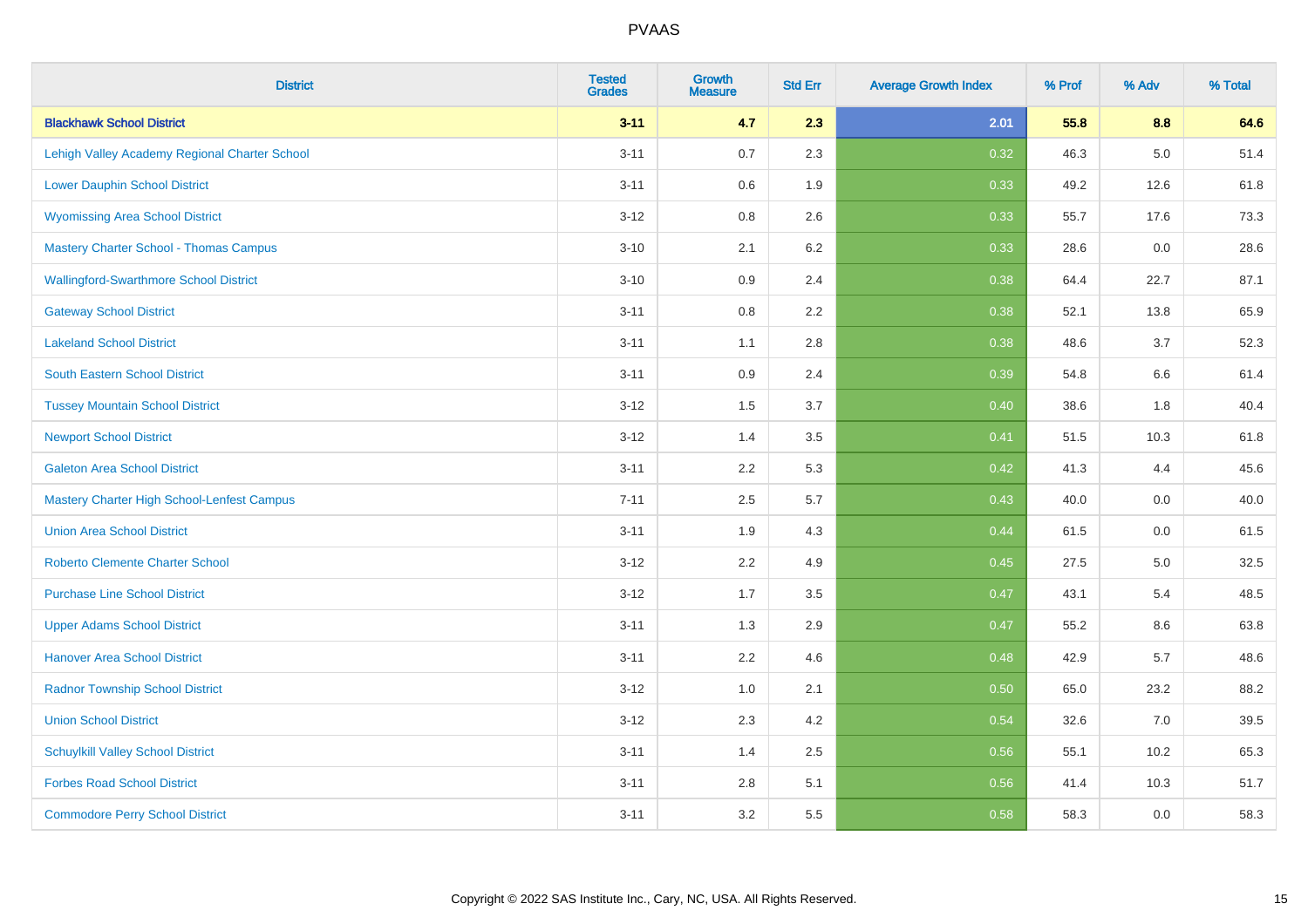| <b>District</b>                                | <b>Tested</b><br><b>Grades</b> | <b>Growth</b><br><b>Measure</b> | <b>Std Err</b> | <b>Average Growth Index</b> | % Prof | % Adv | % Total |
|------------------------------------------------|--------------------------------|---------------------------------|----------------|-----------------------------|--------|-------|---------|
| <b>Blackhawk School District</b>               | $3 - 11$                       | 4.7                             | 2.3            | 2.01                        | 55.8   | 8.8   | 64.6    |
| <b>Laurel School District</b>                  | $3 - 11$                       | 1.8                             | 3.1            | 0.59                        | 70.1   | 2.3   | 72.4    |
| <b>United School District</b>                  | $3 - 11$                       | 2.1                             | 3.4            | 0.63                        | 60.3   | 6.6   | 66.9    |
| <b>Athens Area School District</b>             | $3 - 11$                       | 1.6                             | 2.5            | 0.64                        | 46.9   | 7.6   | 54.5    |
| <b>Harmony Area School District</b>            | $3 - 10$                       | 4.5                             | 6.3            | 0.72                        | 33.3   | 13.3  | 46.7    |
| <b>Southeastern Greene School District</b>     | $3 - 10$                       | 3.3                             | 4.6            | 0.72                        | 57.6   | 6.1   | 63.6    |
| Urban Pathways 6-12 Charter School             | $6 - 11$                       | 4.8                             | 6.4            | 0.75                        | 28.6   | 0.0   | 28.6    |
| <b>Camp Hill School District</b>               | $3 - 12$                       | 2.3                             | 3.0            | 0.78                        | 53.6   | 17.5  | 71.1    |
| <b>Marple Newtown School District</b>          | $3 - 11$                       | 2.0                             | 2.4            | 0.81                        | 57.6   | 12.8  | 70.4    |
| <b>Mcguffey School District</b>                | $3 - 11$                       | 2.1                             | 2.6            | 0.81                        | 57.7   | 3.1   | 60.8    |
| North Clarion County School District           | $3 - 12$                       | 3.7                             | 4.3            | 0.85                        | 67.5   | 15.0  | 82.5    |
| West Jefferson Hills School District           | $3 - 11$                       | 1.8                             | 2.1            | 0.88                        | 55.7   | 20.8  | 76.4    |
| South Fayette Township School District         | $3 - 11$                       | 1.7                             | 2.0            | 0.88                        | 61.0   | 26.5  | 87.6    |
| <b>Bedford Area School District</b>            | $3 - 11$                       | 2.5                             | 2.6            | 0.93                        | 48.5   | 10.0  | 58.5    |
| Northwestern Lehigh School District            | $3 - 11$                       | 2.2                             | 2.3            | 0.93                        | 53.3   | 9.7   | 63.0    |
| <b>Keystone School District</b>                | $3 - 11$                       | 3.1                             | 3.3            | 0.94                        | 50.6   | 6.5   | 57.1    |
| <b>Baldwin-Whitehall School District</b>       | $3 - 11$                       | 1.8                             | 1.9            | 0.94                        | 58.6   | 8.6   | 67.1    |
| <b>Clairton City School District</b>           | $3 - 11$                       | 3.5                             | 3.7            | 0.95                        | 13.4   | 0.0   | 13.4    |
| <b>Lower Moreland Township School District</b> | $3 - 11$                       | 2.0                             | 2.2            | 0.95                        | 62.8   | 17.0  | 79.8    |
| <b>Berlin Brothersvalley School District</b>   | $3 - 11$                       | 4.0                             | 4.2            | 0.96                        | 48.8   | 14.0  | 62.8    |
| <b>Hopewell Area School District</b>           | $3 - 11$                       | 2.6                             | 2.7            | 0.97                        | 58.4   | 4.0   | 62.4    |
| <b>Bensalem Township School District</b>       | $3 - 11$                       | 1.6                             | 1.6            | 0.98                        | 38.8   | 8.3   | 47.1    |
| Lehigh Career & Technical Institute            | $10 - 12$                      | 5.6                             | 5.6            | 0.99                        | 78.3   | 0.0   | 78.3    |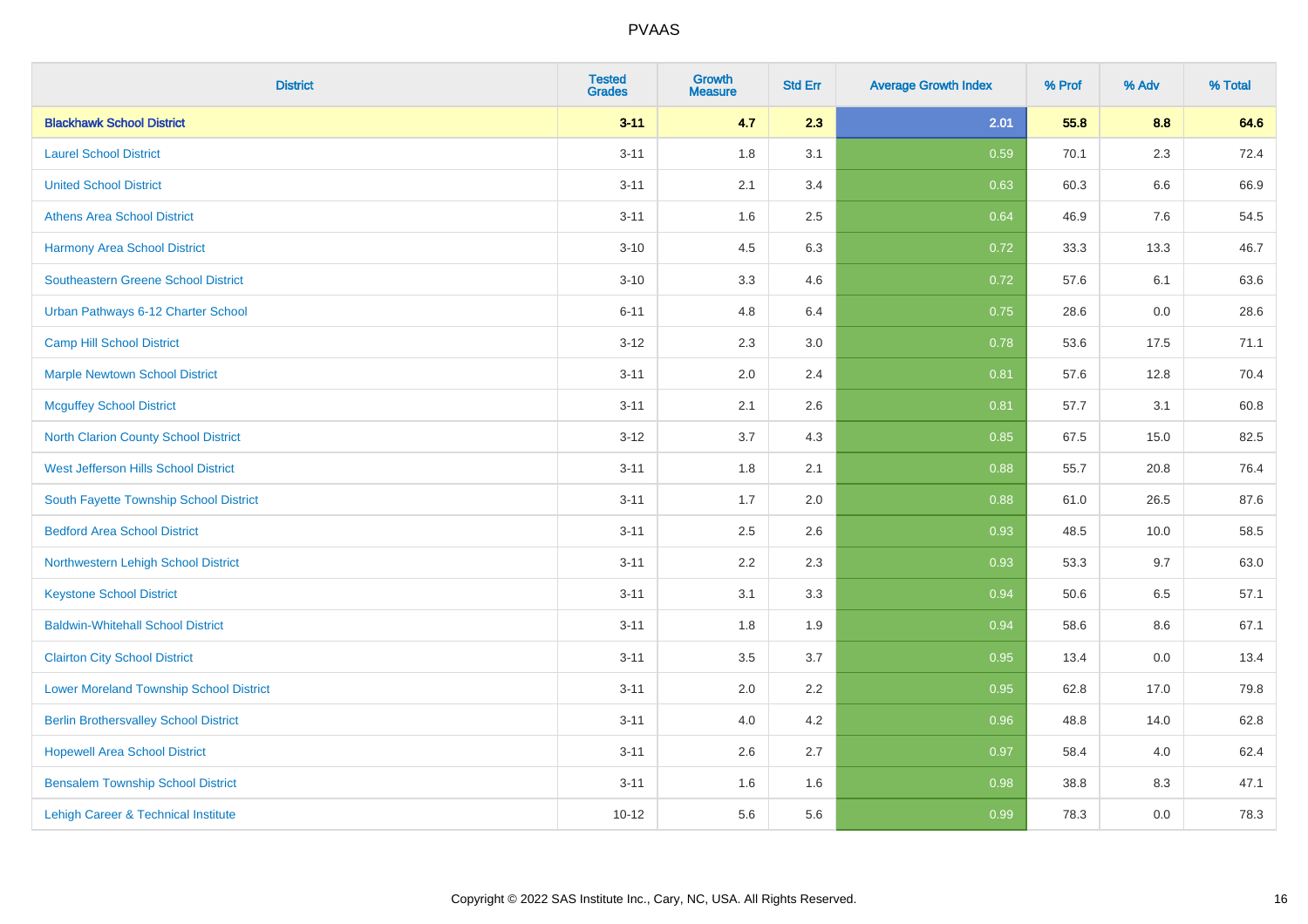| <b>District</b>                                | <b>Tested</b><br><b>Grades</b> | <b>Growth</b><br><b>Measure</b> | <b>Std Err</b> | <b>Average Growth Index</b> | % Prof | % Adv | % Total |
|------------------------------------------------|--------------------------------|---------------------------------|----------------|-----------------------------|--------|-------|---------|
| <b>Blackhawk School District</b>               | $3 - 11$                       | 4.7                             | 2.3            | 2.01                        | 55.8   | 8.8   | 64.6    |
| <b>Mastery Charter School - Pickett Campus</b> | $6 - 10$                       | 5.6                             | 5.7            | 1.00                        | 27.8   | 0.0   | 27.8    |
| <b>Tunkhannock Area School District</b>        | $3 - 11$                       | 2.3                             | 2.2            | 1.01                        | 44.9   | 9.6   | 54.6    |
| <b>Manheim Central School District</b>         | $3 - 11$                       | 2.1                             | 2.1            | 1.01                        | 53.2   | 11.6  | 64.8    |
| <b>Franklin Regional School District</b>       | $3 - 11$                       | 2.0                             | 1.9            | 1.02                        | 66.7   | 15.5  | 82.1    |
| <b>Williamsport Area School District</b>       | $3 - 11$                       | 1.9                             | 1.8            | 1.04                        | 44.1   | 12.8  | 56.9    |
| <b>General Mclane School District</b>          | $3 - 11$                       | 3.1                             | 2.9            | 1.07                        | 62.3   | 4.9   | 67.2    |
| Meyersdale Area School District                | $3 - 11$                       | 4.2                             | 4.0            | 1.07                        | 43.1   | 6.9   | 50.0    |
| Leechburg Area School District                 | $3 - 11$                       | 4.4                             | 4.0            | 1.09                        | 47.8   | 19.6  | 67.4    |
| Morrisville Borough School District            | $3 - 11$                       | 4.8                             | 4.3            | 1.10                        | 30.2   | 2.3   | 32.6    |
| <b>Tidioute Community Charter School</b>       | $3 - 11$                       | 5.7                             | 5.1            | 1.11                        | 34.4   | 21.9  | 56.2    |
| Esperanza Cyber Charter School                 | $3 - 11$                       | 7.1                             | 6.1            | 1.16                        | 9.1    | 0.0   | 9.1     |
| <b>Central Cambria School District</b>         | $3 - 11$                       | $3.0\,$                         | 2.5            | 1.17                        | 56.2   | 9.7   | 66.0    |
| <b>Shanksville-Stonycreek School District</b>  | $3 - 10$                       | 7.0                             | 5.9            | 1.20                        | 64.7   | 17.6  | 82.4    |
| <b>Port Allegany School District</b>           | $3 - 11$                       | 4.4                             | 3.6            | 1.21                        | 28.1   | 9.4   | 37.5    |
| <b>Halifax Area School District</b>            | $3 - 11$                       | 4.7                             | 3.9            | 1.22                        | 61.5   | 9.6   | 71.2    |
| <b>Woodland Hills School District</b>          | $3 - 12$                       | 3.2                             | 2.6            | 1.22                        | 31.4   | 3.6   | 35.0    |
| <b>Line Mountain School District</b>           | $3 - 11$                       | 4.1                             | 3.2            | 1.27                        | 52.9   | 9.2   | 62.1    |
| <b>Donegal School District</b>                 | $3 - 12$                       | 3.1                             | 2.4            | 1.29                        | 60.6   | 9.1   | 69.7    |
| <b>Fairview School District</b>                | $3 - 11$                       | 3.4                             | 2.6            | 1.32                        | 57.2   | 17.6  | 74.8    |
| <b>Spring Cove School District</b>             | $3 - 11$                       | 3.4                             | 2.5            | 1.33                        | 47.8   | 12.7  | 60.4    |
| <b>Ligonier Valley School District</b>         | $3 - 11$                       | 4.2                             | 3.1            | 1.34                        | 59.1   | 10.3  | 69.5    |
| Mastery Charter School - Shoemaker Campus      | $7 - 10$                       | 4.1                             | 3.0            | 1.34                        | 20.9   | 3.3   | 24.2    |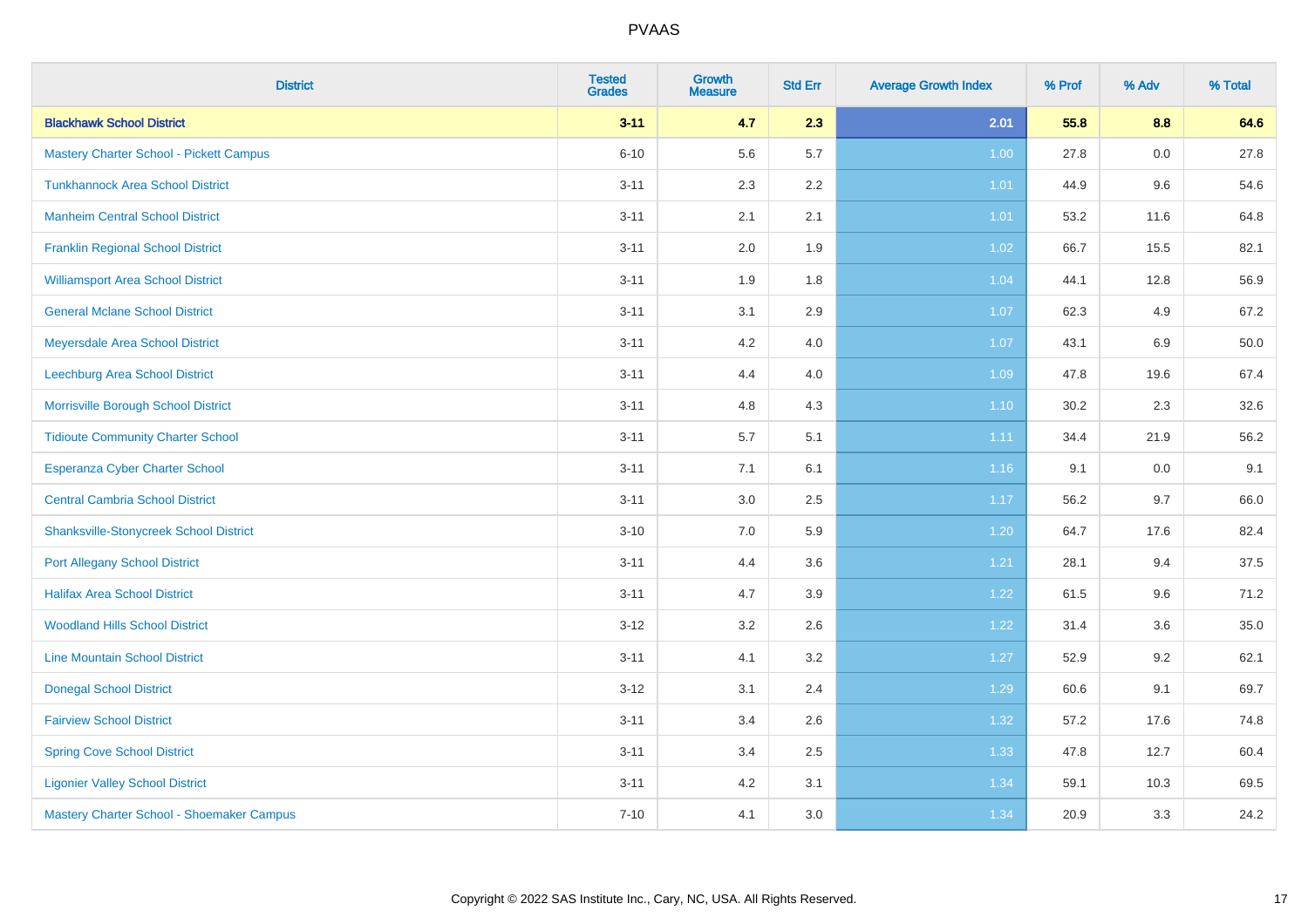| <b>District</b>                                    | <b>Tested</b><br><b>Grades</b> | <b>Growth</b><br><b>Measure</b> | <b>Std Err</b> | <b>Average Growth Index</b> | % Prof | % Adv | % Total |
|----------------------------------------------------|--------------------------------|---------------------------------|----------------|-----------------------------|--------|-------|---------|
| <b>Blackhawk School District</b>                   | $3 - 11$                       | 4.7                             | 2.3            | 2.01                        | 55.8   | 8.8   | 64.6    |
| <b>Pottsgrove School District</b>                  | $3 - 11$                       | 2.8                             | 2.0            | 1.35                        | 44.0   | 10.0  | 53.9    |
| <b>MaST Community Charter School II</b>            | $3 - 10$                       | 4.4                             | 3.2            | 1.37                        | 28.4   | 3.4   | 31.8    |
| <b>West York Area School District</b>              | $3 - 12$                       | 3.2                             | 2.3            | 1.38                        | 53.8   | 4.4   | 58.2    |
| Capital Area School for the Arts Charter School    | $9 - 11$                       | 5.8                             | 4.1            | 1.39                        | 59.3   | 18.6  | 78.0    |
| <b>KIPP Dubois Charter School</b>                  | $9 - 10$                       | 4.7                             | 3.3            | 1.40                        | 31.0   | 1.4   | 32.4    |
| <b>Lincoln Park Performing Arts Charter School</b> | $7 - 11$                       | 3.6                             | 2.5            | $1.42$                      | 59.6   | 14.7  | 74.3    |
| <b>Methacton School District</b>                   | $3 - 11$                       | 2.5                             | 1.7            | 1.43                        | 62.5   | 16.4  | 79.0    |
| <b>Towanda Area School District</b>                | $3 - 11$                       | 4.0                             | 2.8            | 1.44                        | 39.4   | 6.6   | 46.0    |
| <b>Punxsutawney Area School District</b>           | $3 - 11$                       | 4.2                             | 2.9            | $1.45$                      | 55.0   | 5.5   | 60.6    |
| <b>Everett Area School District</b>                | $3 - 11$                       | 5.0                             | 3.4            | 1.47                        | 60.5   | 1.3   | 61.8    |
| New Brighton Area School District                  | $3 - 11$                       | 4.6                             | 3.1            | $1.47$                      | 60.9   | 5.8   | 66.7    |
| <b>Loyalsock Township School District</b>          | $3 - 12$                       | 4.2                             | 2.8            | 1.47                        | 54.3   | 2.1   | 56.4    |
| <b>Burrell School District</b>                     | $3 - 11$                       | 4.5                             | 3.1            | 1.48                        | 58.5   | 13.8  | 72.3    |
| <b>Warrior Run School District</b>                 | $3 - 11$                       | 4.6                             | 3.0            | 1.51                        | 40.9   | 8.1   | 49.0    |
| <b>Armstrong School District</b>                   | $3 - 11$                       | 2.6                             | 1.7            | 1.53                        | 51.5   | 6.1   | 57.6    |
| South Butler County School District                | $3 - 10$                       | 3.9                             | 2.5            | 1.54                        | 53.1   | 16.6  | 69.7    |
| <b>Pleasant Valley School District</b>             | $3 - 11$                       | 3.1                             | 2.0            | 1.57                        | 57.2   | 5.5   | 62.8    |
| <b>Hermitage School District</b>                   | $3 - 12$                       | 3.8                             | 2.4            | 1.60                        | 57.5   | 9.3   | 66.8    |
| Esperanza Academy Charter School                   | $4 - 11$                       | 4.0                             | 2.5            | 1.61                        | 32.4   | 0.7   | 33.1    |
| Millersburg Area School District                   | $3 - 11$                       | 6.2                             | $3.8\,$        | 1.63                        | 51.8   | 7.4   | 59.3    |
| <b>Conrad Weiser Area School District</b>          | $3 - 11$                       | 3.6                             | 2.2            | 1.63                        | 52.1   | 2.1   | 54.2    |
| <b>Allegheny-Clarion Valley School District</b>    | $3 - 10$                       | 7.8                             | 4.7            | 1.65                        | 53.3   | 3.3   | 56.7    |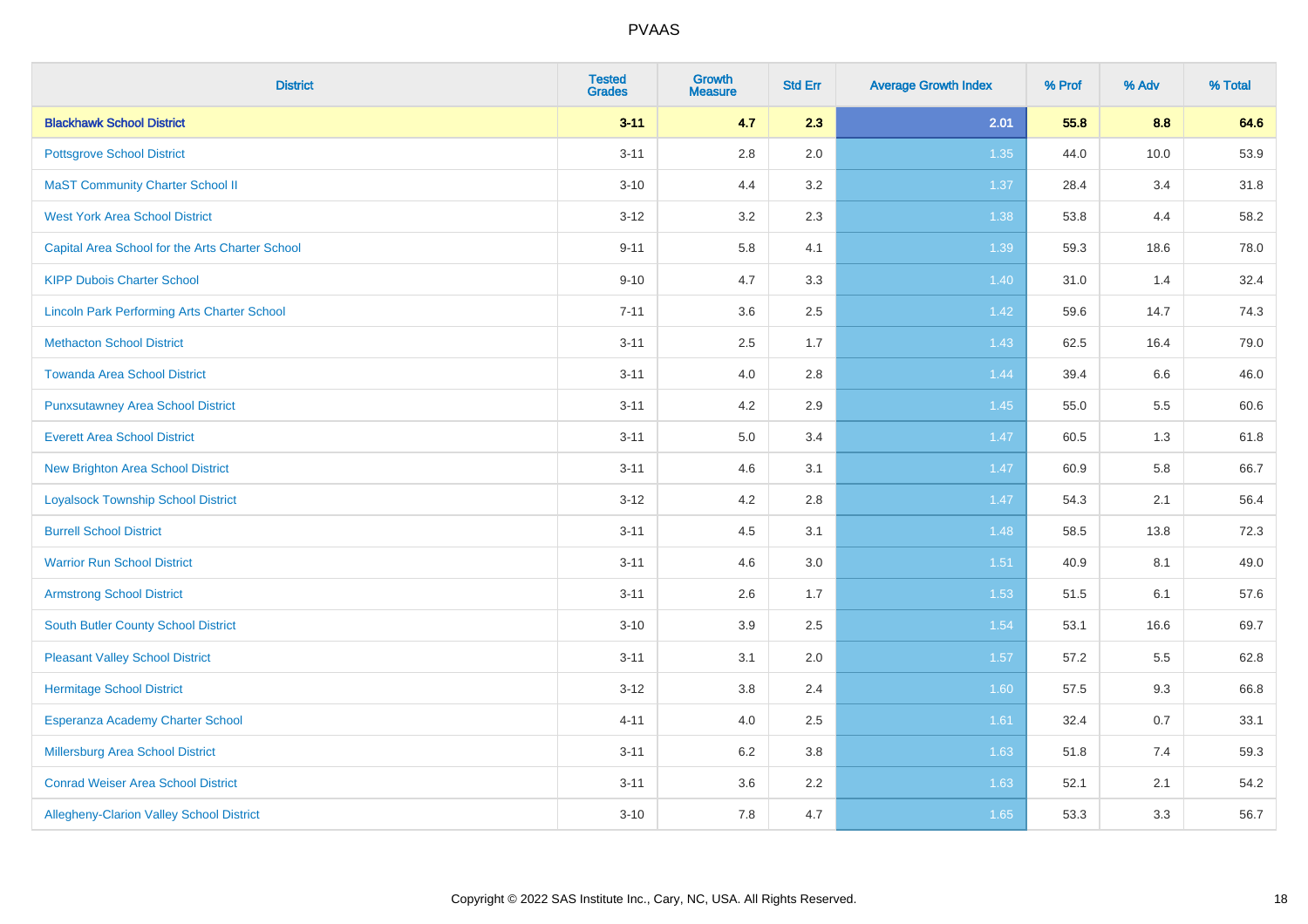| <b>District</b>                             | <b>Tested</b><br><b>Grades</b> | <b>Growth</b><br><b>Measure</b> | <b>Std Err</b> | <b>Average Growth Index</b> | % Prof | % Adv | % Total |
|---------------------------------------------|--------------------------------|---------------------------------|----------------|-----------------------------|--------|-------|---------|
| <b>Blackhawk School District</b>            | $3 - 11$                       | 4.7                             | 2.3            | 2.01                        | 55.8   | 8.8   | 64.6    |
| <b>Central Bucks School District</b>        | $3 - 11$                       | 1.6                             | 0.9            | 1.66                        | 63.0   | 16.8  | 79.8    |
| <b>Oswayo Valley School District</b>        | $3 - 12$                       | 8.5                             | 5.0            | 1.68                        | 50.0   | 16.7  | 66.7    |
| <b>Reach Cyber Charter School</b>           | $3 - 11$                       | 8.1                             | 4.7            | 1.72                        | 42.4   | 4.6   | 47.0    |
| <b>Northgate School District</b>            | $3 - 11$                       | 6.3                             | 3.6            | 1.73                        | 53.3   | 16.7  | 70.0    |
| <b>Bentworth School District</b>            | $3 - 11$                       | 5.7                             | 3.2            | $1.75$                      | 44.2   | 19.5  | 63.6    |
| <b>Salisbury Township School District</b>   | $3 - 11$                       | 6.3                             | 3.6            | 1.77                        | 46.2   | 6.6   | 52.8    |
| <b>York Academy Regional Charter School</b> | $3 - 11$                       | 9.0                             | 5.0            | 1.79                        | 55.2   | 0.0   | 55.2    |
| <b>Sto-Rox School District</b>              | $3 - 10$                       | 6.6                             | 3.7            | 1.80                        | 13.4   | 0.0   | 13.4    |
| <b>Laurel Highlands School District</b>     | $3 - 11$                       | 4.3                             | 2.4            | 1.81                        | 44.9   | 9.6   | 54.5    |
| <b>Hanover Public School District</b>       | $3 - 11$                       | 5.2                             | 2.8            | 1.83                        | 52.2   | 14.4  | 66.7    |
| <b>Blacklick Valley School District</b>     | $3 - 11$                       | 8.0                             | 4.3            | 1.85                        | 34.1   | 0.0   | 34.1    |
| <b>Monessen City School District</b>        | $3 - 10$                       | 8.3                             | 4.5            | 1.85                        | 42.9   | 2.9   | 45.7    |
| <b>Uniontown Area School District</b>       | $3 - 11$                       | $6.0\,$                         | 3.2            | 1.87                        | 62.4   | 5.9   | 68.2    |
| <b>Sharon City School District</b>          | $3 - 11$                       | 4.9                             | 2.6            | 1.87                        | 48.2   | 5.3   | 53.4    |
| <b>Steel Valley School District</b>         | $3 - 11$                       | 6.5                             | 3.4            | 1.89                        | 50.7   | 5.6   | 56.3    |
| <b>Western Wayne School District</b>        | $3 - 11$                       | 5.6                             | 2.9            | 1.93                        | 41.3   | 17.4  | 58.7    |
| <b>Pottsville Area School District</b>      | $3 - 12$                       | 4.4                             | 2.3            | 1.94                        | 44.8   | 5.4   | 50.2    |
| <b>Beaver Area School District</b>          | $3 - 10$                       | 4.7                             | 2.4            | 1.94                        | 57.4   | 16.8  | 74.2    |
| <b>West Allegheny School District</b>       | $3 - 12$                       | 4.0                             | 2.1            | 1.96                        | 63.1   | 15.7  | 78.8    |
| <b>Central Valley School District</b>       | $3 - 10$                       | 4.8                             | 2.4            | 1.98                        | 56.9   | 9.0   | 65.9    |
| Altoona Area School District                | $3 - 12$                       | 3.3                             | 1.6            | 1.99                        | 47.7   | 8.2   | 55.9    |
| <b>Blackhawk School District</b>            | $3 - 11$                       | 4.7                             | 2.3            | 2.01                        | 55.8   | 8.8   | 64.6    |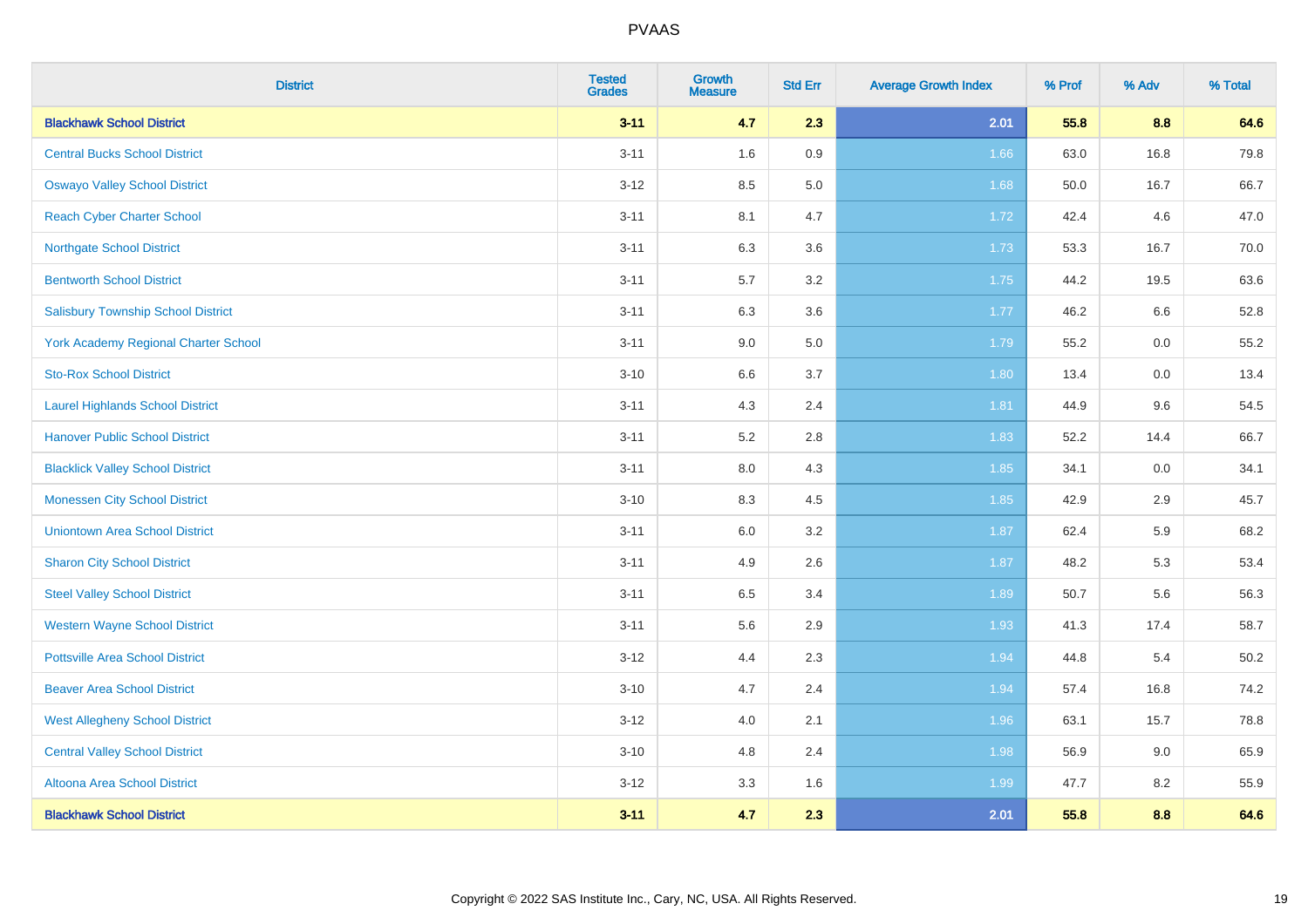| <b>District</b>                                        | <b>Tested</b><br><b>Grades</b> | <b>Growth</b><br><b>Measure</b> | <b>Std Err</b> | <b>Average Growth Index</b> | % Prof | % Adv   | % Total |
|--------------------------------------------------------|--------------------------------|---------------------------------|----------------|-----------------------------|--------|---------|---------|
| <b>Blackhawk School District</b>                       | $3 - 11$                       | 4.7                             | 2.3            | 2.01                        | 55.8   | 8.8     | 64.6    |
| <b>Chester Charter Scholars Academy Charter School</b> | $3 - 12$                       | 8.4                             | 4.1            | 2.03                        | 23.4   | 0.0     | 23.4    |
| Dr Robert Ketterer Charter School Inc                  | $6 - 12$                       | 10.1                            | 5.0            | 2.04                        | 14.9   | 0.4     | 15.3    |
| <b>Millcreek Township School District</b>              | $3 - 11$                       | 3.1                             | $1.5\,$        | 2.06                        | 55.6   | 14.2    | 69.7    |
| <b>Coudersport Area School District</b>                | $3 - 11$                       | 7.7                             | 3.7            | 2.06                        | 55.7   | 8.2     | 63.9    |
| <b>Keystone Oaks School District</b>                   | $3 - 11$                       | $5.5\,$                         | 2.6            | 2.07                        | 53.2   | 12.1    | 65.4    |
| South Western School District                          | $3 - 12$                       | 3.9                             | 1.9            | 2.08                        | 60.2   | 8.1     | 68.3    |
| <b>Grove City Area School District</b>                 | $3 - 12$                       | 5.1                             | 2.4            | 2.09                        | 36.4   | 16.5    | 52.8    |
| <b>Eastern Lancaster County School District</b>        | $3 - 12$                       | 4.5                             | 2.2            | 2.09                        | 46.3   | 11.4    | 57.6    |
| <b>Muhlenberg School District</b>                      | $3 - 10$                       | 4.0                             | 1.9            | 2.10                        | 34.2   | $2.6\,$ | 36.8    |
| Community Academy Of Philadelphia Charter School       | $3 - 11$                       | 5.8                             | 2.7            | 2.12                        | 26.7   | 0.9     | 27.6    |
| Pennsylvania Leadership Charter School                 | $3 - 11$                       | 4.6                             | 2.2            | 2.13                        | 55.4   | 11.2    | 66.7    |
| <b>Allegheny Valley School District</b>                | $3 - 11$                       | 8.5                             | 3.9            | 2.17                        | 53.1   | 12.2    | 65.3    |
| <b>Carlynton School District</b>                       | $3 - 11$                       | 7.3                             | 3.3            | 2.22                        | 41.0   | 10.5    | 51.6    |
| Pennsylvania Distance Learning Charter School          | $3 - 12$                       | 9.3                             | 4.2            | 2.22                        | 42.2   | 3.1     | 45.3    |
| Lincoln Leadership Academy Charter School              | $3 - 12$                       | 14.2                            | 6.4            | 2.22                        | 23.5   | 0.0     | 23.5    |
| <b>Carbondale Area School District</b>                 | $3 - 10$                       | 7.4                             | 3.3            | 2.25                        | 56.6   | 2.6     | 59.2    |
| <b>Agora Cyber Charter School</b>                      | $3 - 11$                       | 5.8                             | 2.6            | 2.28                        | 42.8   | 6.6     | 49.4    |
| <b>Wilson Area School District</b>                     | $3 - 11$                       | 6.0                             | 2.6            | 2.30                        | 48.7   | 8.5     | 57.2    |
| <b>Brookville Area School District</b>                 | $3 - 11$                       | 6.9                             | 3.0            | 2.30                        | 55.2   | 15.6    | 70.8    |
| <b>Richland School District</b>                        | $3 - 11$                       | 6.7                             | 2.9            | 2.33                        | 62.2   | 19.2    | 81.4    |
| <b>Collegium Charter School</b>                        | $3 - 10$                       | 5.9                             | 2.5            | 2.33                        | 38.1   | 7.9     | 46.0    |
| <b>Governor Mifflin School District</b>                | $3 - 11$                       | 4.1                             | 1.8            | 2.33                        | 42.5   | 7.2     | 49.7    |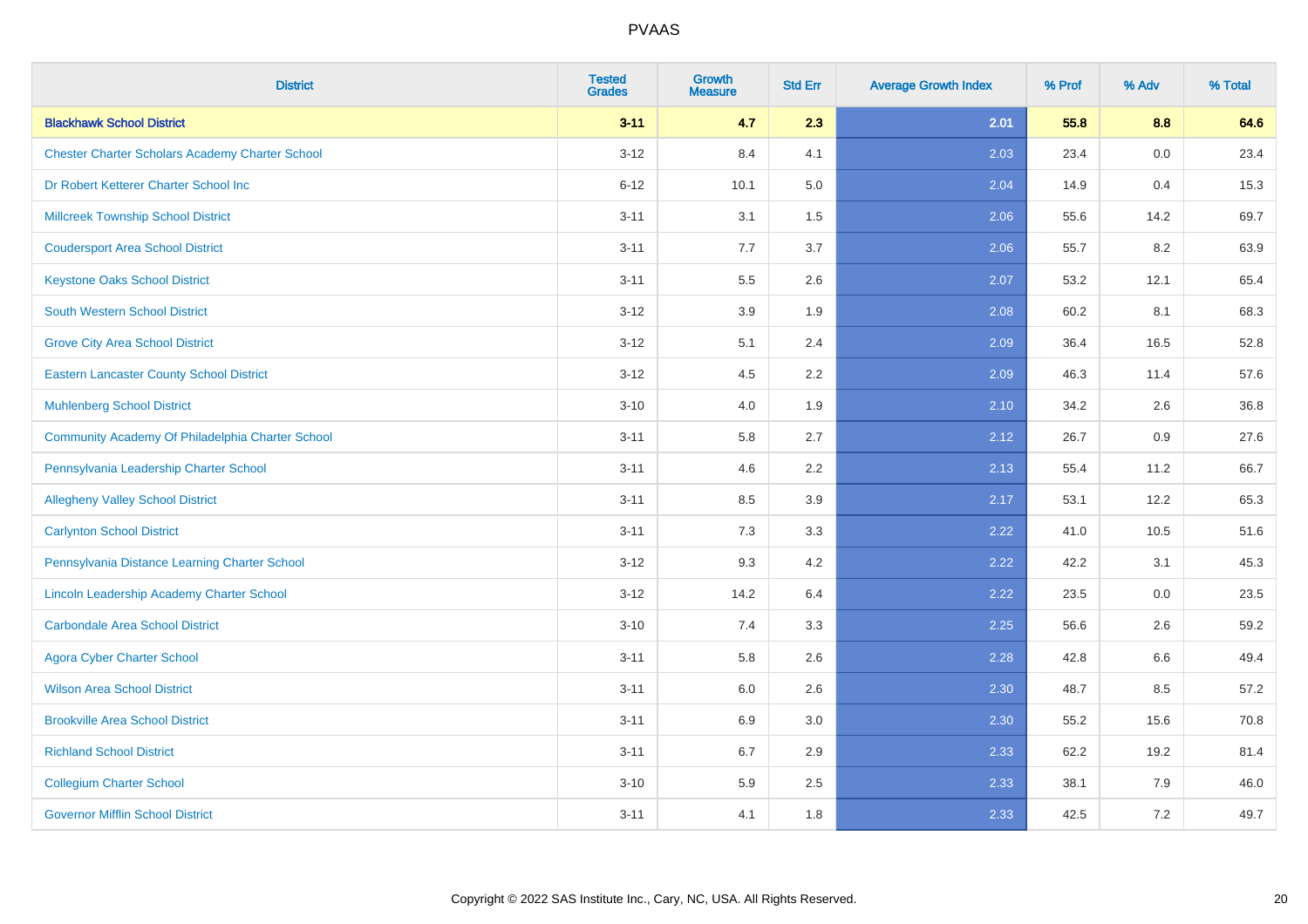| <b>District</b>                             | <b>Tested</b><br><b>Grades</b> | <b>Growth</b><br><b>Measure</b> | <b>Std Err</b> | <b>Average Growth Index</b> | % Prof | % Adv | % Total |
|---------------------------------------------|--------------------------------|---------------------------------|----------------|-----------------------------|--------|-------|---------|
| <b>Blackhawk School District</b>            | $3 - 11$                       | 4.7                             | 2.3            | 2.01                        | 55.8   | 8.8   | 64.6    |
| <b>Franklin Area School District</b>        | $3 - 11$                       | 6.6                             | 2.8            | 2.34                        | 48.2   | 4.5   | 52.7    |
| <b>Hampton Township School District</b>     | $3 - 11$                       | 5.1                             | 2.2            | 2.35                        | 54.0   | 28.2  | 82.2    |
| <b>New Foundations Charter School</b>       | $3 - 11$                       | 5.4                             | 2.2            | 2.41                        | 47.2   | 2.5   | 49.8    |
| People For People Charter School            | $3 - 12$                       | 13.3                            | 5.5            | 2.43                        | 13.5   | 0.0   | 13.5    |
| <b>Wattsburg Area School District</b>       | $3 - 11$                       | 6.5                             | 2.7            | 2.43                        | 42.7   | 7.6   | 50.3    |
| <b>Belle Vernon Area School District</b>    | $3 - 11$                       | 6.5                             | 2.6            | 2.44                        | 55.6   | 11.1  | 66.7    |
| <b>Belmont Charter School</b>               | $3 - 10$                       | 16.0                            | 6.5            | 2.45                        | 64.3   | 0.0   | 64.3    |
| <b>Bethlehem-Center School District</b>     | $3 - 10$                       | 8.1                             | 3.3            | 2.46                        | 35.1   | 1.4   | 36.5    |
| Wilmington Area School District             | $3 - 11$                       | 7.5                             | 3.0            | 2.48                        | 55.1   | 5.1   | 60.2    |
| <b>Shenandoah Valley School District</b>    | $3 - 11$                       | 9.7                             | 3.9            | 2.49                        | 28.3   | 5.0   | 33.3    |
| 21st Century Cyber Charter School           | $6 - 12$                       | 5.7                             | 2.3            | 2.50                        | 56.7   | 8.3   | 65.0    |
| Northampton Area School District            | $3 - 11$                       | 4.0                             | 1.6            | 2.51                        | 52.3   | 10.8  | 63.1    |
| <b>Clarion Area School District</b>         | $3 - 11$                       | 10.3                            | 4.1            | 2.51                        | 45.4   | 14.6  | 60.0    |
| Renaissance Academy Charter School          | $3 - 11$                       | 8.3                             | 3.3            | 2.54                        | 45.6   | 22.8  | 68.4    |
| New Hope-Solebury School District           | $3 - 11$                       | 7.5                             | 2.9            | 2.57                        | 68.2   | 22.7  | 90.9    |
| <b>Penncrest School District</b>            | $3 - 11$                       | 5.7                             | 2.2            | 2.57                        | 47.2   | 7.1   | 54.3    |
| <b>Kennett Consolidated School District</b> | $3 - 11$                       | 4.8                             | 1.8            | 2.61                        | 52.5   | 10.7  | 63.2    |
| <b>Wyalusing Area School District</b>       | $3 - 12$                       | 8.8                             | 3.3            | 2.68                        | 54.6   | 11.7  | 66.2    |
| <b>Spring Grove Area School District</b>    | $3 - 11$                       | 5.6                             | 2.1            | 2.68                        | 55.1   | 15.0  | 70.1    |
| <b>Multicultural Academy Charter School</b> | $9 - 11$                       | 9.5                             | 3.5            | 2.69                        | 22.0   | 0.0   | 22.0    |
| <b>Homer-Center School District</b>         | $3 - 11$                       | 9.7                             | 3.6            | 2.70                        | 45.1   | 17.2  | 62.3    |
| <b>Mars Area School District</b>            | $3 - 10$                       | 5.7                             | 2.1            | 2.75                        | 57.9   | 18.2  | 76.1    |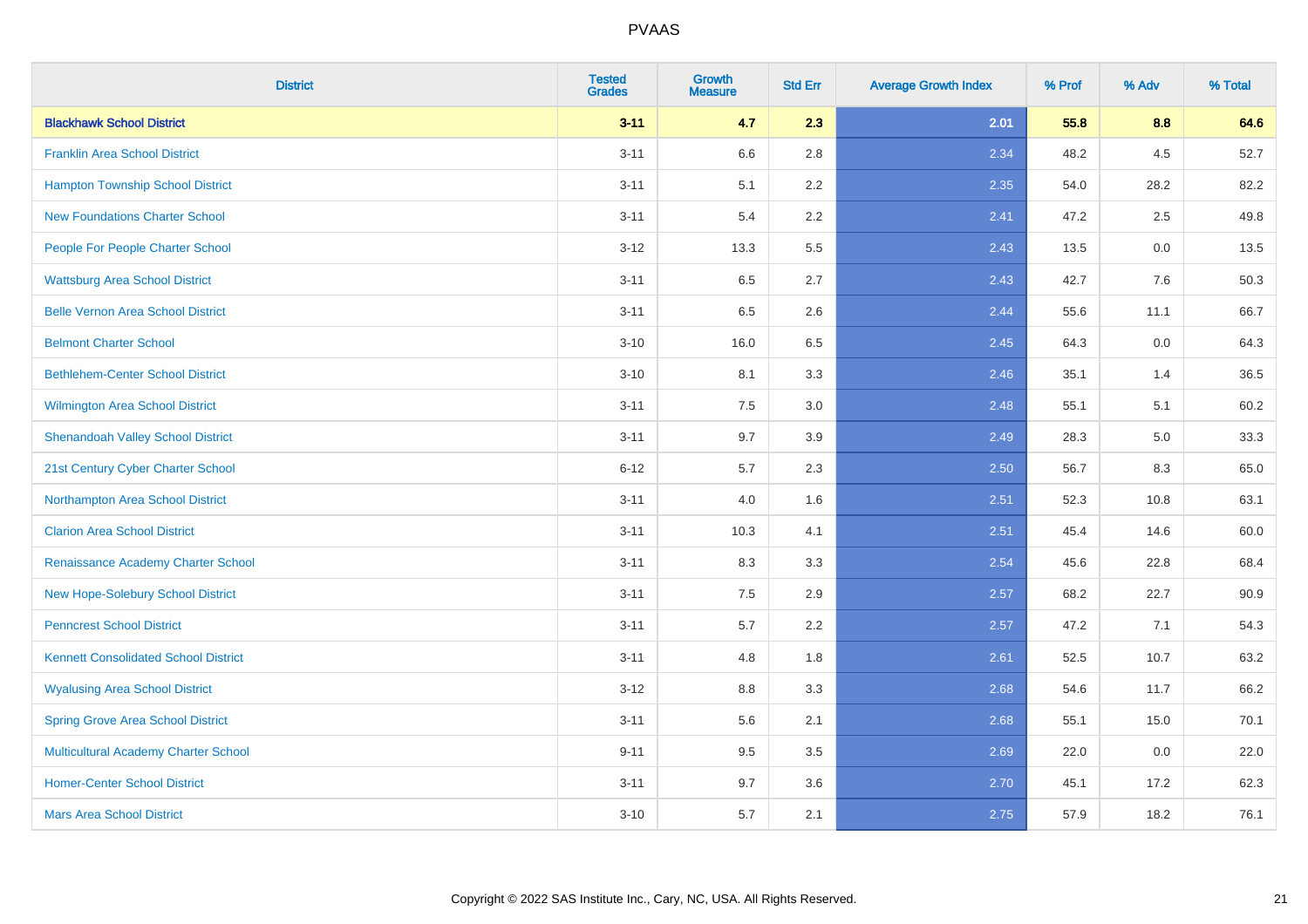| <b>District</b>                                | <b>Tested</b><br><b>Grades</b> | <b>Growth</b><br><b>Measure</b> | <b>Std Err</b> | <b>Average Growth Index</b> | % Prof | % Adv | % Total |
|------------------------------------------------|--------------------------------|---------------------------------|----------------|-----------------------------|--------|-------|---------|
| <b>Blackhawk School District</b>               | $3 - 11$                       | 4.7                             | 2.3            | 2.01                        | 55.8   | 8.8   | 64.6    |
| <b>Warwick School District</b>                 | $3 - 11$                       | 5.2                             | 1.9            | 2.76                        | 46.4   | 17.0  | 63.3    |
| <b>Peters Township School District</b>         | $3 - 11$                       | 5.0                             | 1.8            | 2.76                        | 59.8   | 26.1  | 85.9    |
| Lehigh Valley Charter High School For The Arts | $9 - 10$                       | 7.3                             | 2.6            | 2.82                        | 62.3   | 18.2  | 80.5    |
| <b>Jenkintown School District</b>              | $3 - 11$                       | 12.5                            | 4.4            | 2.84                        | 54.6   | 29.6  | 84.1    |
| <b>Hempfield Area School District</b>          | $3 - 12$                       | 4.6                             | 1.6            | 2.86                        | 53.5   | 20.1  | 73.6    |
| Daniel Boone Area School District              | $3 - 12$                       | 5.7                             | 2.0            | 2.88                        | 51.0   | 11.5  | 62.6    |
| <b>Stroudsburg Area School District</b>        | $3 - 11$                       | 5.5                             | 1.9            | 2.88                        | 48.1   | 4.2   | 52.3    |
| <b>Hollidaysburg Area School District</b>      | $3 - 11$                       | 6.0                             | 2.1            | 2.88                        | 57.1   | 12.3  | 69.4    |
| <b>Dover Area School District</b>              | $3-12$                         | 6.0                             | 2.1            | 2.94                        | 52.2   | 6.0   | 58.2    |
| Palmyra Area School District                   | $3 - 11$                       | 5.6                             | 1.9            | 2.96                        | 56.4   | 15.6  | 72.0    |
| <b>Montgomery Area School District</b>         | $3 - 11$                       | 10.7                            | 3.6            | 2.96                        | 48.7   | 12.4  | 61.1    |
| <b>Neshaminy School District</b>               | $3 - 11$                       | 4.0                             | 1.3            | 3.02                        | 58.7   | 9.5   | 68.2    |
| Northeastern York School District              | $3 - 11$                       | 5.9                             | 2.0            | 3.03                        | 51.1   | 16.6  | 67.6    |
| Saint Marys Area School District               | $3 - 11$                       | 7.8                             | 2.6            | 3.04                        | 57.0   | 8.2   | 65.2    |
| <b>Northern Cambria School District</b>        | $3 - 11$                       | 10.0                            | 3.3            | 3.04                        | 47.4   | 5.1   | 52.6    |
| <b>Cranberry Area School District</b>          | $3-12$                         | 9.2                             | 3.0            | 3.04                        | 47.5   | 10.2  | 57.6    |
| <b>Connellsville Area School District</b>      | $3 - 11$                       | 6.1                             | 2.0            | 3.05                        | 45.4   | 7.8   | 53.2    |
| <b>Ephrata Area School District</b>            | $3 - 11$                       | 5.6                             | 1.8            | 3.12                        | 54.7   | 9.5   | 64.2    |
| <b>Avon Grove Charter School</b>               | $3 - 11$                       | 9.0                             | 2.9            | 3.13                        | 58.8   | 16.7  | 75.5    |
| <b>Bethel Park School District</b>             | $3 - 11$                       | 5.6                             | 1.8            | 3.18                        | 65.3   | 18.6  | 83.9    |
| <b>Jamestown Area School District</b>          | $3 - 11$                       | 13.5                            | 4.2            | 3.19                        | 64.4   | 13.3  | 77.8    |
| <b>Sayre Area School District</b>              | $3 - 11$                       | 11.2                            | 3.5            | 3.20                        | 52.2   | 7.5   | 59.7    |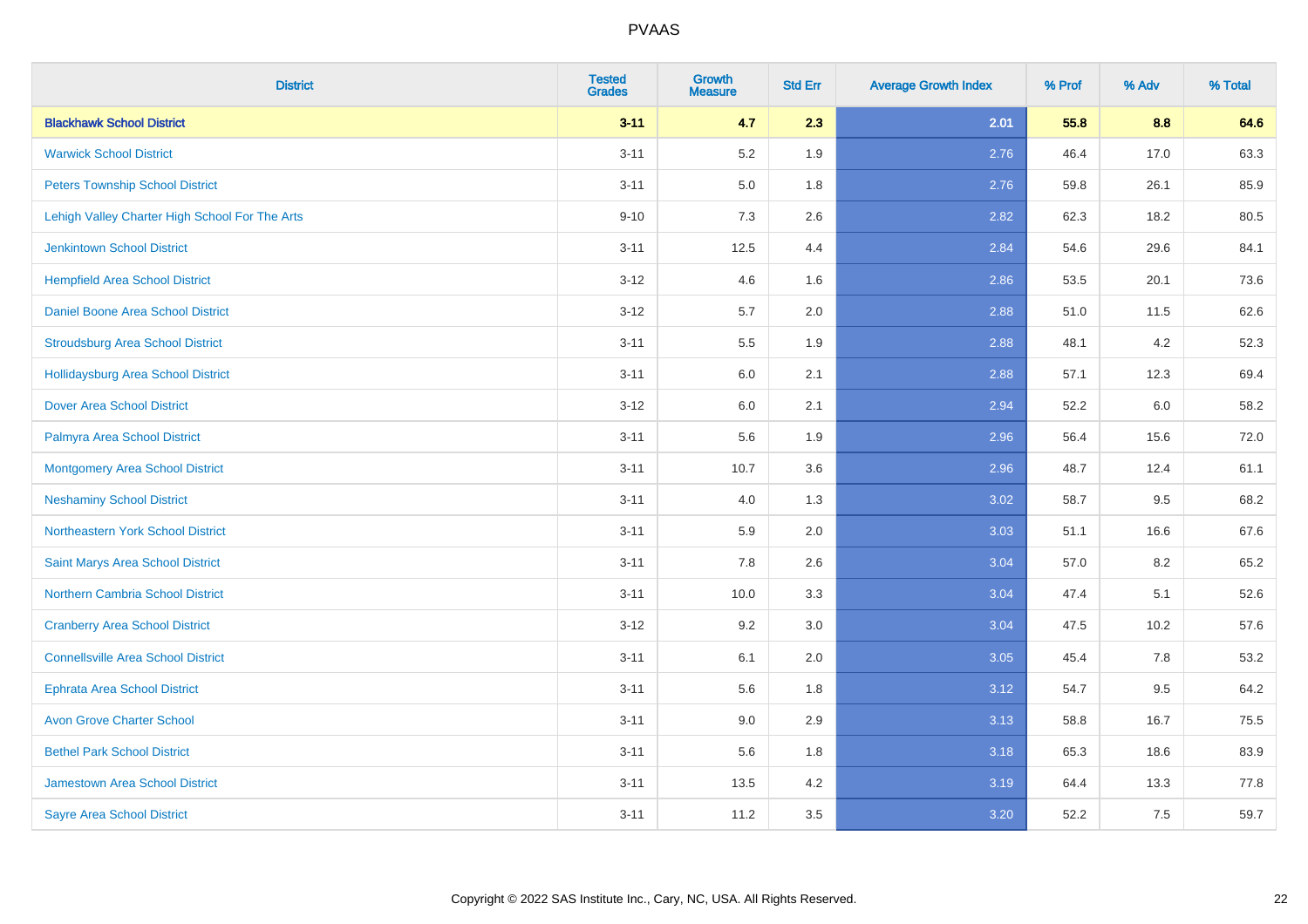| <b>District</b>                                | <b>Tested</b><br><b>Grades</b> | <b>Growth</b><br><b>Measure</b> | <b>Std Err</b> | <b>Average Growth Index</b> | % Prof | % Adv | % Total |
|------------------------------------------------|--------------------------------|---------------------------------|----------------|-----------------------------|--------|-------|---------|
| <b>Blackhawk School District</b>               | $3 - 11$                       | 4.7                             | 2.3            | 2.01                        | 55.8   | 8.8   | 64.6    |
| <b>Wayne Highlands School District</b>         | $3 - 11$                       | 7.8                             | 2.4            | 3.23                        | 52.3   | 13.1  | 65.4    |
| <b>Tech Freire Charter School</b>              | $9 - 11$                       | 9.3                             | 2.9            | 3.26                        | 18.0   | 1.1   | 19.1    |
| <b>East Penn School District</b>               | $3 - 11$                       | 4.1                             | 1.3            | 3.27                        | 55.8   | 11.5  | 67.3    |
| Mechanicsburg Area School District             | $3 - 11$                       | 5.9                             | 1.8            | 3.29                        | 57.2   | 13.7  | 70.9    |
| <b>Central Dauphin School District</b>         | $3 - 11$                       | 4.4                             | 1.3            | 3.32                        | 53.3   | 7.4   | 60.7    |
| <b>Mastery Charter School - Hardy Williams</b> | $3 - 11$                       | 11.4                            | 3.4            | 3.33                        | 44.3   | 5.7   | 50.0    |
| Pennsylvania Virtual Charter School            | $3 - 11$                       | 11.8                            | 3.5            | 3.37                        | 56.5   | 11.1  | 67.6    |
| <b>School Lane Charter School</b>              | $3 - 11$                       | 12.4                            | 3.6            | 3.43                        | 59.1   | 9.8   | 68.9    |
| <b>Whitehall-Coplay School District</b>        | $3 - 11$                       | 6.1                             | 1.8            | 3.45                        | 49.3   | 7.4   | 56.6    |
| Ambridge Area School District                  | $3 - 12$                       | 9.1                             | 2.6            | 3.46                        | 50.4   | 10.7  | 61.1    |
| Pen Argyl Area School District                 | $3 - 12$                       | 9.2                             | 2.7            | 3.46                        | 50.0   | 12.6  | 62.6    |
| Selinsgrove Area School District               | $3 - 12$                       | 8.3                             | 2.3            | 3.54                        | 56.8   | 10.0  | 66.8    |
| <b>West Shore School District</b>              | $3 - 12$                       | $5.0\,$                         | 1.4            | 3.59                        | 54.2   | 9.4   | 63.6    |
| <b>Hamburg Area School District</b>            | $3 - 11$                       | 8.9                             | 2.5            | 3.63                        | 43.5   | 8.2   | 51.7    |
| <b>Eastern York School District</b>            | $3 - 11$                       | 9.6                             | 2.6            | 3.71                        | 56.3   | 12.6  | 68.9    |
| <b>Mckeesport Area School District</b>         | $3 - 12$                       | 9.0                             | 2.4            | 3.72                        | 31.0   | 4.5   | 35.5    |
| <b>Midd-West School District</b>               | $3 - 11$                       | 10.3                            | 2.7            | 3.80                        | 58.0   | 13.4  | 71.4    |
| <b>Octorara Area School District</b>           | $3 - 11$                       | 9.1                             | 2.4            | 3.82                        | 52.1   | 8.5   | 60.6    |
| <b>Eastern Lebanon County School District</b>  | $3 - 11$                       | 8.6                             | 2.2            | 3.84                        | 48.8   | 11.4  | 60.3    |
| <b>Allentown City School District</b>          | $3-12$                         | $5.3\,$                         | 1.4            | 3.88                        | 25.3   | 2.7   | 28.0    |
| <b>Freeport Area School District</b>           | $3 - 10$                       | 9.7                             | 2.5            | 3.91                        | 57.5   | 17.8  | 75.3    |
| Lake-Lehman School District                    | $3 - 11$                       | 10.8                            | 2.7            | 3.93                        | 55.3   | 7.9   | 63.2    |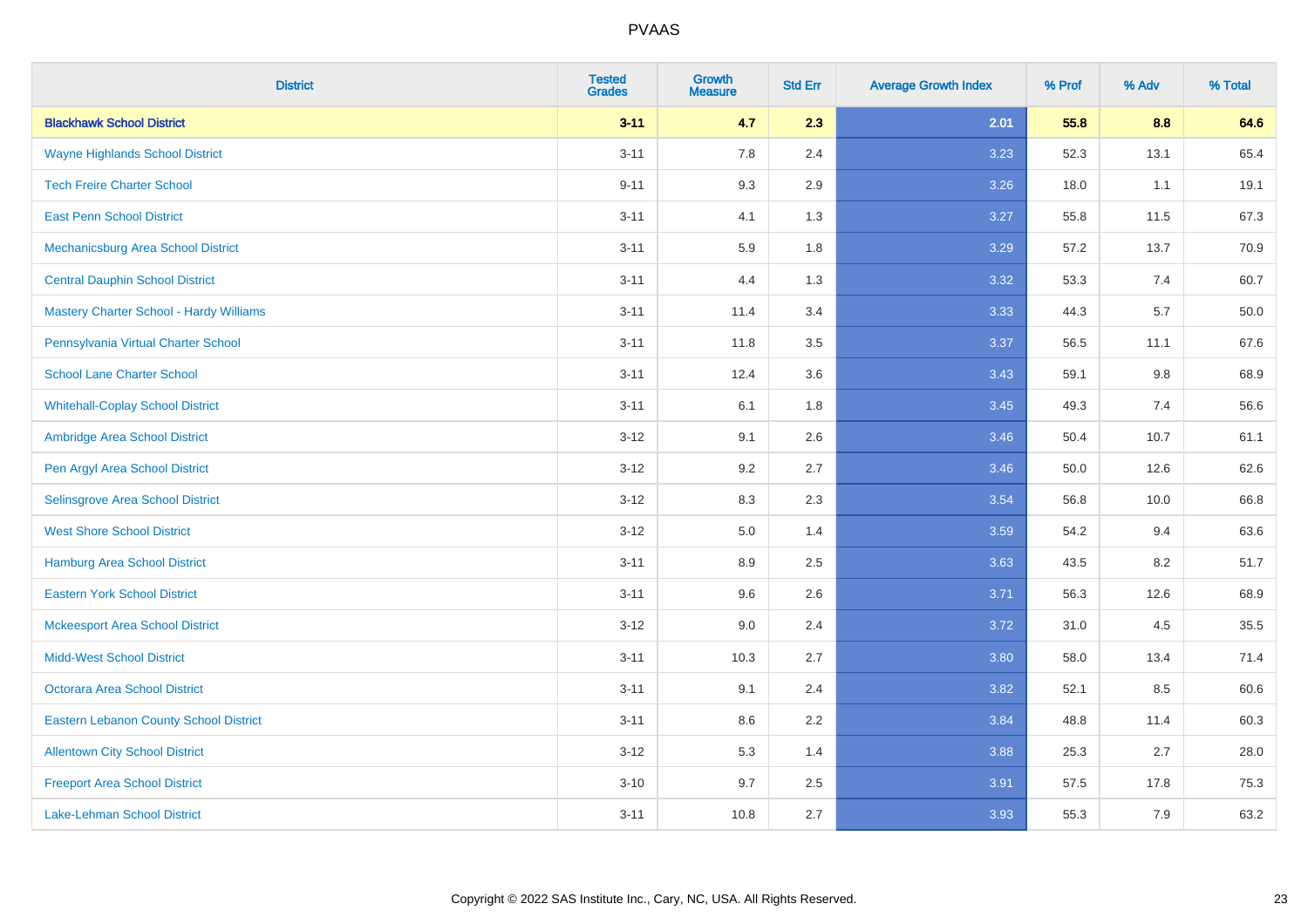| <b>District</b>                                    | <b>Tested</b><br><b>Grades</b> | <b>Growth</b><br><b>Measure</b> | <b>Std Err</b> | <b>Average Growth Index</b> | % Prof | % Adv | % Total |
|----------------------------------------------------|--------------------------------|---------------------------------|----------------|-----------------------------|--------|-------|---------|
| <b>Blackhawk School District</b>                   | $3 - 11$                       | 4.7                             | 2.3            | 2.01                        | 55.8   | 8.8   | 64.6    |
| <b>William Penn School District</b>                | $3 - 12$                       | 8.3                             | 2.1            | 3.99                        | 35.6   | 3.0   | 38.7    |
| <b>Greater Nanticoke Area School District</b>      | $3 - 12$                       | 11.2                            | 2.8            | 4.01                        | 38.0   | 12.4  | 50.4    |
| <b>Greenwood School District</b>                   | $3 - 11$                       | 15.9                            | 3.9            | 4.11                        | 50.0   | 25.0  | 75.0    |
| <b>Montoursville Area School District</b>          | $3 - 12$                       | 10.8                            | 2.5            | 4.24                        | 44.6   | 20.1  | 64.8    |
| <b>Moon Area School District</b>                   | $3 - 11$                       | 8.2                             | 1.9            | 4.25                        | 58.7   | 18.5  | 77.2    |
| <b>Centennial School District</b>                  | $3 - 10$                       | 7.1                             | 1.7            | 4.29                        | 50.1   | 8.7   | 58.9    |
| <b>Parkland School District</b>                    | $3 - 11$                       | 5.3                             | 1.2            | 4.30                        | 58.0   | 22.3  | 80.4    |
| <b>Iroquois School District</b>                    | $3 - 11$                       | 13.1                            | 3.0            | 4.35                        | 48.2   | 7.8   | 56.0    |
| <b>Spring-Ford Area School District</b>            | $3 - 11$                       | 6.0                             | 1.3            | 4.46                        | 60.8   | 16.5  | 77.4    |
| Northern Bedford County School District            | $3 - 11$                       | 16.5                            | 3.6            | 4.58                        | 51.7   | 20.0  | 71.7    |
| <b>Littlestown Area School District</b>            | $3 - 11$                       | 11.4                            | 2.5            | 4.62                        | 55.2   | 10.4  | 65.6    |
| Pocono Mountain School District                    | $3 - 12$                       | 6.8                             | 1.5            | 4.62                        | 45.8   | 5.0   | 50.7    |
| <b>Upper Darby School District</b>                 | $3 - 12$                       | 6.9                             | 1.5            | 4.62                        | 45.0   | 6.7   | 51.7    |
| <b>Conestoga Valley School District</b>            | $3 - 11$                       | 8.7                             | 1.8            | 4.69                        | 60.3   | 13.5  | 73.8    |
| <b>Derry Area School District</b>                  | $3 - 11$                       | 13.2                            | 2.8            | 4.69                        | 60.0   | 12.5  | 72.5    |
| <b>Fort Leboeuf School District</b>                | $3 - 11$                       | 11.7                            | 2.5            | 4.73                        | 48.5   | 21.1  | 69.6    |
| Penns Valley Area School District                  | $3 - 12$                       | 14.0                            | 2.9            | 4.80                        | 41.9   | 23.1  | 65.0    |
| <b>Shippensburg Area School District</b>           | $3 - 11$                       | 9.3                             | 1.9            | 4.84                        | 53.1   | 10.2  | 63.3    |
| <b>Commonwealth Charter Academy Charter School</b> | $3 - 10$                       | 9.1                             | 1.9            | 4.90                        | 47.2   | 9.1   | 56.3    |
| <b>York Suburban School District</b>               | $3 - 11$                       | 10.1                            | 2.1            | 4.91                        | 53.5   | 27.8  | 81.3    |
| <b>West Perry School District</b>                  | $3 - 11$                       | 12.5                            | 2.5            | 4.99                        | 56.6   | 8.4   | 65.0    |
| <b>Cornwall-Lebanon School District</b>            | $3 - 11$                       | 8.3                             | 1.6            | 5.08                        | 47.2   | 8.4   | 55.6    |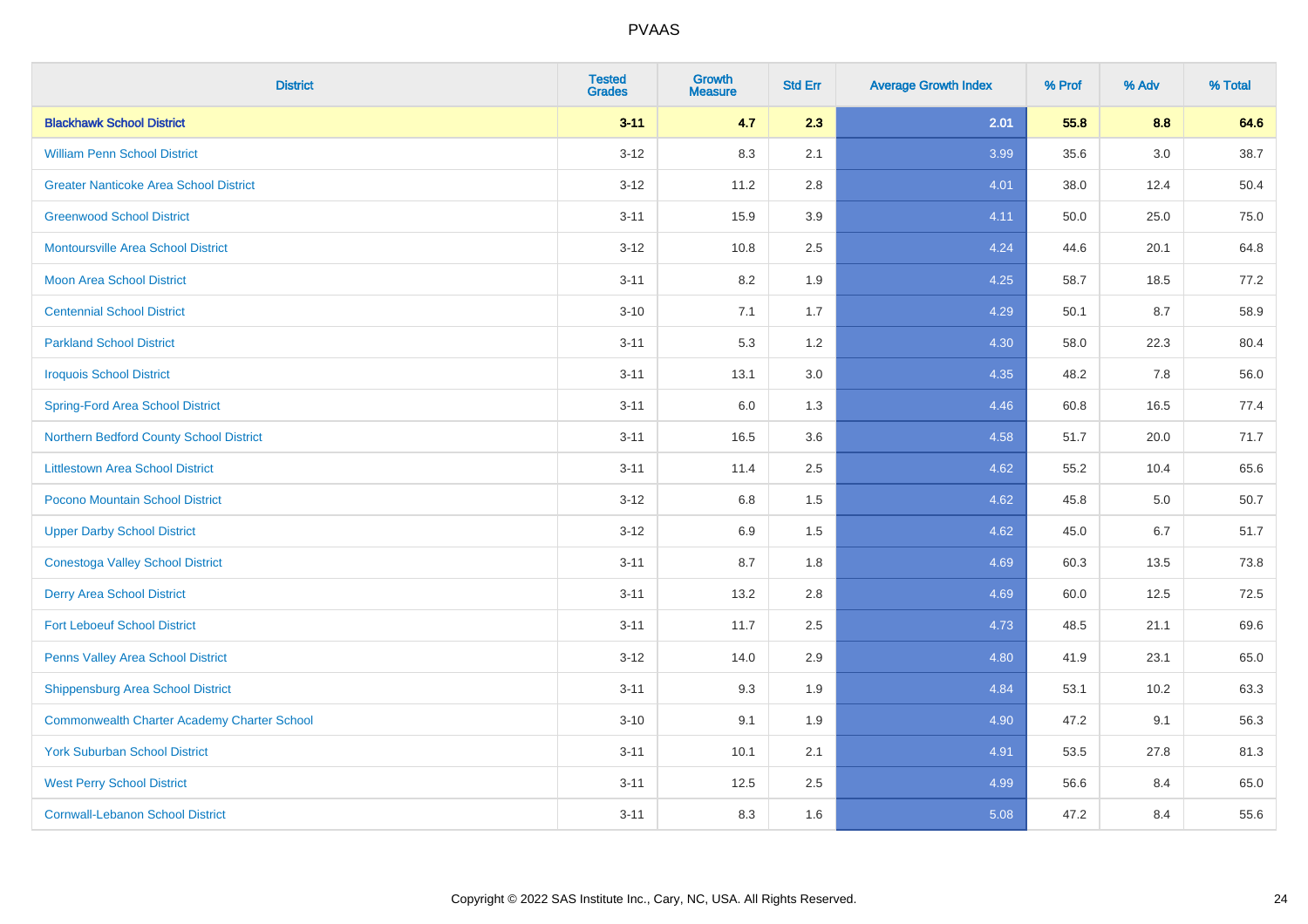| <b>District</b>                               | <b>Tested</b><br><b>Grades</b> | <b>Growth</b><br><b>Measure</b> | <b>Std Err</b> | <b>Average Growth Index</b> | % Prof | % Adv | % Total |
|-----------------------------------------------|--------------------------------|---------------------------------|----------------|-----------------------------|--------|-------|---------|
| <b>Blackhawk School District</b>              | $3 - 11$                       | 4.7                             | 2.3            | 2.01                        | 55.8   | 8.8   | 64.6    |
| <b>City CHS</b>                               | $10 - 11$                      | 13.6                            | 2.7            | 5.12                        | 45.8   | 3.0   | 48.8    |
| <b>Cocalico School District</b>               | $3 - 11$                       | 10.6                            | 2.0            | 5.18                        | 50.8   | 14.1  | 64.8    |
| <b>Haverford Township School District</b>     | $3 - 11$                       | $8.0\,$                         | 1.5            | 5.27                        | 53.0   | 25.5  | 78.6    |
| Fox Chapel Area School District               | $3 - 11$                       | 9.8                             | 1.8            | 5.36                        | 56.6   | 28.6  | 85.2    |
| <b>Mifflin County School District</b>         | $3 - 11$                       | 9.1                             | 1.7            | 5.49                        | 47.1   | 6.7   | 53.8    |
| <b>Unionville-Chadds Ford School District</b> | $3 - 11$                       | 17.1                            | 3.1            | 5.51                        | 68.1   | 13.2  | 81.3    |
| <b>Fleetwood Area School District</b>         | $3 - 10$                       | 12.2                            | 2.2            | 5.68                        | 53.5   | 11.6  | 65.2    |
| <b>Mountain View School District</b>          | $3 - 11$                       | 20.9                            | 3.5            | 5.91                        | 57.8   | 20.3  | 78.1    |
| <b>Wilson School District</b>                 | $3-12$                         | 8.8                             | 1.5            | 5.96                        | 52.6   | 14.6  | 67.2    |
| <b>Saucon Valley School District</b>          | $3 - 11$                       | 14.7                            | 2.5            | 5.98                        | 48.7   | 20.2  | 69.0    |
| <b>Ridley School District</b>                 | $3 - 12$                       | 10.0                            | 1.6            | 6.10                        | 45.6   | 8.2   | 53.8    |
| <b>Avon Grove School District</b>             | $3 - 10$                       | 10.0                            | 1.6            | 6.26                        | 56.3   | 18.6  | 74.9    |
| <b>Abington Heights School District</b>       | $3 - 11$                       | 13.5                            | 2.2            | 6.27                        | 58.3   | 16.2  | 74.5    |
| <b>Pine-Richland School District</b>          | $3 - 11$                       | 11.5                            | 1.8            | 6.31                        | 60.6   | 24.4  | 85.0    |
| <b>Deer Lakes School District</b>             | $3 - 11$                       | 17.0                            | 2.7            | 6.32                        | 61.5   | 16.4  | 77.9    |
| <b>Derry Township School District</b>         | $3 - 10$                       | 12.8                            | 2.0            | 6.39                        | 54.8   | 25.8  | 80.6    |
| <b>Garnet Valley School District</b>          | $3 - 10$                       | 10.9                            | 1.7            | 6.53                        | 67.1   | 19.0  | 86.1    |
| <b>Hazleton Area School District</b>          | $3 - 11$                       | 9.6                             | 1.4            | 6.77                        | 45.0   | 7.8   | 52.9    |
| <b>Wissahickon School District</b>            | $3 - 10$                       | 12.5                            | 1.8            | 6.85                        | 58.3   | 22.4  | 80.7    |
| <b>Southern York County School District</b>   | $3 - 11$                       | 14.2                            | 2.1            | 6.91                        | 55.1   | 18.1  | 73.1    |
| <b>Delaware Valley School District</b>        | $3 - 11$                       | 12.6                            | 1.8            | 6.93                        | 55.2   | 16.2  | 71.4    |
| <b>Central York School District</b>           | $3-12$                         | 12.3                            | 1.7            | 7.20                        | 55.5   | 11.5  | 67.0    |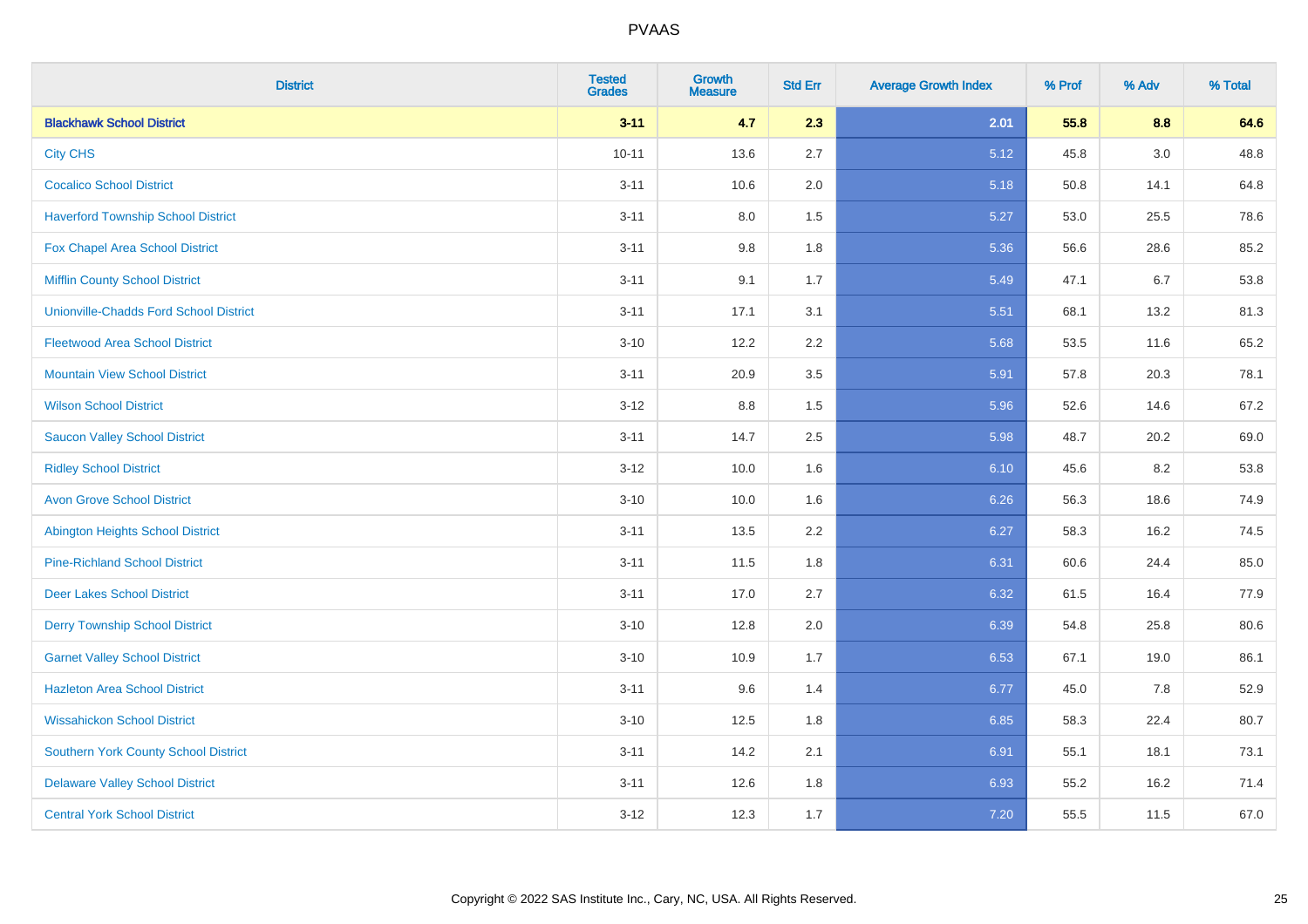| <b>District</b>                          | <b>Tested</b><br><b>Grades</b> | Growth<br><b>Measure</b> | <b>Std Err</b> | <b>Average Growth Index</b> | % Prof | % Adv   | % Total |
|------------------------------------------|--------------------------------|--------------------------|----------------|-----------------------------|--------|---------|---------|
| <b>Blackhawk School District</b>         | $3 - 11$                       | 4.7                      | 2.3            | 2.01                        | 55.8   | 8.8     | 64.6    |
| <b>Reading School District</b>           | $3 - 11$                       | 10.1                     | 1.4            | 7.25                        | 24.7   | 2.4     | 27.2    |
| <b>Valley View School District</b>       | $3 - 11$                       | 18.1                     | 2.4            | 7.42                        | 53.7   | 14.7    | 68.4    |
| Pennsylvania Cyber Charter School        | $3 - 11$                       | 11.6                     | 1.5            | 7.54                        | 46.3   | $5.0\,$ | 51.3    |
| <b>Upper Merion Area School District</b> | $3 - 11$                       | 15.3                     | 2.0            | 7.62                        | 59.3   | 19.3    | 78.6    |
| <b>Council Rock School District</b>      | $3 - 11$                       | 8.9                      | 1.2            | 7.65                        | 62.8   | 16.6    | 79.4    |
| <b>Tyrone Area School District</b>       | $3 - 12$                       | 19.7                     | 2.5            | 7.87                        | 60.4   | 16.7    | 77.1    |
| <b>Penn-Trafford School District</b>     | $3 - 11$                       | 13.4                     | 1.7            | 7.87                        | 62.3   | 21.9    | 84.2    |
| <b>Pennsbury School District</b>         | $3 - 11$                       | 11.7                     | 1.5            | 7.90                        | 60.1   | 21.3    | 81.3    |
| <b>Great Valley School District</b>      | $3 - 11$                       | 15.0                     | 1.9            | 7.98                        | 50.0   | 35.0    | 85.0    |
| Northern York County School District     | $3 - 11$                       | 15.6                     | 2.0            | 7.98                        | 57.4   | 11.5    | 68.8    |
| <b>Springfield School District</b>       | $3 - 11$                       | 13.8                     | 1.7            | 7.99                        | 60.9   | 21.5    | 82.4    |
| <b>Bethlehem Area School District</b>    | $3 - 11$                       | 9.3                      | 1.1            | 8.15                        | 44.7   | 12.0    | 56.7    |
| <b>Colonial School District</b>          | $3 - 11$                       | 14.0                     | 1.7            | 8.21                        | 60.2   | 19.6    | 79.8    |
| <b>Souderton Area School District</b>    | $3 - 11$                       | 12.4                     | 1.5            | 8.28                        | 61.7   | 15.2    | 76.9    |
| <b>North Penn School District</b>        | $3 - 11$                       | 9.1                      | 1.1            | 8.36                        | 55.8   | 17.0    | 72.8    |
| <b>Upper Dublin School District</b>      | $3 - 12$                       | 15.4                     | 1.8            | 8.53                        | 60.8   | 24.8    | 85.6    |
| <b>Dallastown Area School District</b>   | $3 - 11$                       | 13.5                     | 1.5            | 8.84                        | 56.0   | 17.9    | 73.8    |
| <b>Norwin School District</b>            | $3 - 11$                       | 18.0                     | 1.7            | 10.37                       | 58.5   | 27.0    | 85.4    |
| <b>West Chester Area School District</b> | $3 - 11$                       | 12.6                     | 1.2            | 10.38                       | 66.8   | 20.2    | 87.0    |
| <b>Upper Saint Clair School District</b> | $3 - 11$                       | 18.5                     | 1.7            | 10.65                       | 61.8   | 30.1    | 91.9    |
| Downingtown Area School District         | $3 - 11$                       | 12.1                     | 1.1            | 10.67                       | 60.0   | 23.5    | 83.6    |
| <b>Upper Perkiomen School District</b>   | $3 - 11$                       | 22.1                     | 2.1            | 10.74                       | 57.7   | 13.2    | 70.9    |